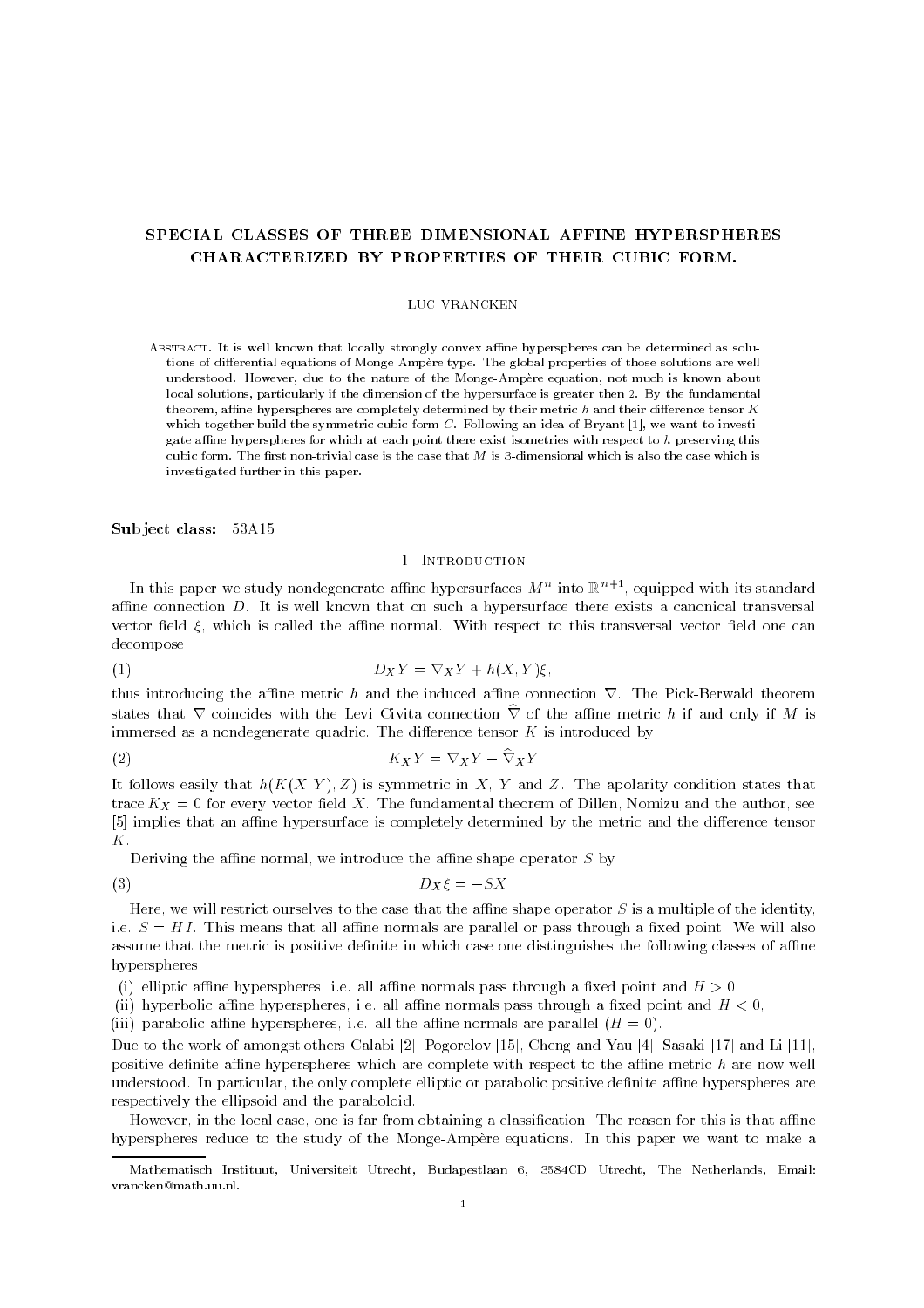distinction between different affine hyperspheres based on special properties of their difference tensor  $K$ . In order to do so, we apply an idea of Bryant [1] to the case of affine hyperspheres. Namely we want to make a distinction between different affine hyperspheres based on the number of orientation preserving isometries preserving the difference tensor  $K$  at a given point.

In case that the dimension is two, it is easy to verify that either K vanishes identically at a point or A is preserved by rotations by an angle of  $\frac{1}{2}$ . So the first non trivial case is the case that the dimension of M is 3. This 3. This is the case that we will consider in this paper. At every point p of M, we can introduce a symmetric polynomial  $f_p$  by

$$
f_p(x, y, z) = h(K(xe_1 + ye_2 + ze_3, xe_1 + ye_2 + ze_3), xe_1 + ye_2 + ze_3),
$$

where  $\{e_1, e_2, e_3\}$  is an orthonormal basis at the point p. The apolarity condition implies that the trace of this polynomial with respect to the metric vanishes. As far as such symmetric polynomials with vanishing trace on a 3-dimensional real vector space are concerned, we quote the following result by Bryant:

**Theorem 1.** Let  $p \in M$  and assume that there exist an orientation preserving isometry which preserves  $f_p$ . Then there exists an orthonormal basis of  $T_pM$  such that either

 $\left( \begin{array}{ccc} 1 & i & j \end{array} \right)$  for this case for this case for this preserved by every isometry, the case of the case of the case of the case of the case of the case of the case of the case of the case of the case of the case

(ii)  $f_p = A(2x - 3xy - 3xz)$ , for some positive number  $A$  in which case  $f_p$  is preserved by a 1-parameter group of rotations,

(iii)  $f_p = 6\lambda xyz$  for some positive number  $\lambda$ , in which case  $f_p$  is preserved by the discrete group  $A_4$ of order 12,

(iv)  $f_p = \lambda(x - \delta xy)$  for some positive number  $\lambda$ , in which case  $f_p$  is preserved by the discrete group S3 of order 6

(v)  $f_p = \lambda(2x^3 - 3xy^2 - 3xz^2) + 6\mu xyz$ , for some  $\lambda, \mu > 0$ , with  $\lambda \neq \mu$ , in which case  $f_p$  is preserved by the group Z2 of order 2,

(vi)  $f_p = \lambda(2x^3 - 3xy^2 - 3xz^2) + \mu(y^3 - 3xy^2)$  for some  $\lambda, \mu > 0$ , with  $\mu \neq \sqrt{2}\lambda$ , in which case  $f_p$  is preserved by the group  $\mathbb{Z}_3$ .

In this paper, we will assume that one of the special cases of the above theorem is satisfied at every point of the hypersphere. The paper is organized as follows. In Section 2, we will deal with the case that at each point p, either Theorem 1(i) or (iii) is satisfied. The case that M is an affine hypersphere satisfying either Theorem 1(ii) or Theorem  $1(vi)$  is studied in Section 3, whereas the case that M satisfies Theorem 1(iv), which also corresponds to Chen's equality studied in [18], [7] and [9], is considered in Section 4. Finally, the case that M satisfies Theorem  $1(v)$  at every point is investigated in Section 5. We will call M an affine hyperpshere of Type k if and only if Theorem  $1(k)$  is satisfied at each point p of M. To conclude this introduction, we remark that the basic integrability conditions for an affine hypersphere state that

(4) 
$$
\hat{R}(X, Y)Z = H(h(Y, Z)X - h(X, Z)Y) - [K_X, K_Y]Z,
$$

(5) 
$$
(\widehat{\nabla}_X K)(Y,Z) = (\widehat{\nabla}_Y K)(X,Z).
$$

Remark that by applying an affine transformation, we may always assume that  $H = \epsilon$ , where  $\epsilon \in$  $\{-1, 0, 1\}.$ 

# 2. Affine hyperspheres of Type (i) or (iii)

First, we remark that if M is an affine hypersphere of Type (i) or Type (iii), there exists a local orthonormal basis  $\{e_1, e_2, e_3\}$  such that

$$
K(e_1, e_2) = \lambda e_3,
$$
  $K(e_2, e_3) = \lambda e_1,$   $K(e_3, e_1) = \lambda e_2,$   
\n $K(e_1, e_1) = 0,$   $K(e_2, e_2) = 0,$   $K(e_3, e_3) = 0.$ 

Substituting this in (4) implies that

$$
\widehat{R}(X,Y)Z = (H + \lambda^2)(h(Y,Z)X - h(X,Z)Y).
$$

Consequently, Schur's lemma implies that  $\lambda$  is a constant and that M has constant sectional curvature. Thus, from the classification of positive definite affine spheres with constant sectional curvature, see [12],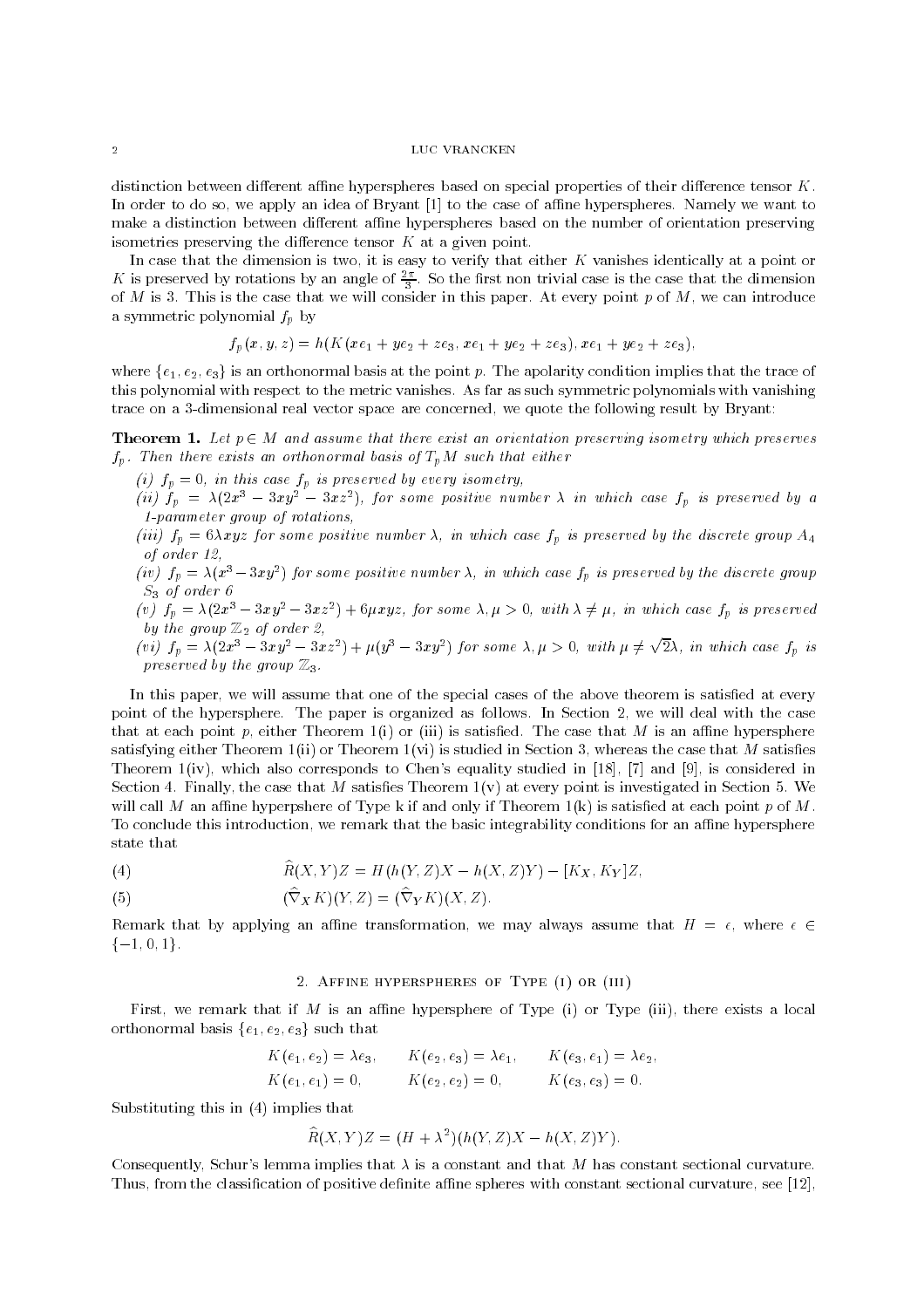[8] or [19], it follows that M is affine congruent with a positive definite quadric, if  $\lambda = 0$ , or with the affine hypersphere described by  $x_1 \ldots x_{n+1} = 1$ , if  $\lambda \neq 0$ . Summarizing the above we have that

**Theorem 2.** Let M be an affine hypersphere of Type  $(i)$ . Then M is affine congruent with a positive definite quadric.

**Theorem 3.** Let M be an affine hypersphere of Type (iii). Then M is affine congruent with the flat affine hypersphere described by  $x_1 \ldots x_{n+1} = 1$ .

### 3. Affine hyperspheres of Type (ii) or (vi)

In this section, we assume that  $M$  is an affine hypersphere of either Type (ii) or Type (vi). This means that at each point p there exists an orthonormal basis  $\{e_1, e_2, e_3\}$  such that

$$
K(e_1, e_1) = 2\lambda e_1,
$$
  
\n
$$
K(e_1, e_2) = -\lambda e_1,
$$
  
\n
$$
K(e_2, e_3) = -\lambda e_3,
$$
  
\n
$$
K(e_3, e_1) = -\lambda e_3,
$$
  
\n
$$
K(e_2, e_2) = -\lambda e_1 + \mu e_2,
$$
  
\n
$$
K(e_2, e_3) = -\mu e_3,
$$
  
\n
$$
K(e_3, e_3) = -\lambda e_1 - \mu e_2,
$$

where  $\lambda$  is a positive number and  $\mu \neq \sqrt{2}\lambda$ . If M is an affine hypersphere of Type (ii) then  $\mu = 0$ , whereas if M is an affine hypersphere of Type (vi) then  $\mu > 0$ .

Let  $\{e_1, e_2, e_3\}$  denote the orthonormal basis constructed before, and denote by

$$
\widehat{\rm Ric}(Y,Z) = \frac{1}{2} \operatorname{trace} \{ X \mapsto \widehat{R}(X,Y)Z \},
$$

the Ricci tensor associated with the affine metric  $h$ . Then, by a straightforward computation using (4) and the explicit expression for  $K$  it follows that:

**Lemma 1.** Let  $\{e_1, e_2, e_3\}$  be the orthonormal basis defined previously. Then it follows that

$$
Ric(e_1, e_1) = \epsilon + 3\lambda^2, \qquad Ric(e_1, e_2) = 0, \qquad Ric(e_3, e_1) = 0, \nRic(e_2, e_2) = \epsilon + \lambda^2 + \mu^2, \qquad Ric(e_2, e_3) = 0, \qquad Ric(e_3, e_3) = \epsilon + \lambda^2 + \mu^2.
$$

As  $\mu^2 \neq 2\lambda^2$ , we see as a consequence that the 1-1 symmetric tensor field P associated with the Ricci tensor has at each point two different eigenvalues, one with multiplicity 1, the other with multiplicity 2. We then have

**Lemma 2.** Let M be an affine hypersphere of Type (ii) or (vi) and let  $p \in M$ . Then there exist orthonormal vector fields  $\{E_1, E_2, E_3\}$  defined on a neighborhood of the point p and differentiable functions  $\lambda$  and  $\mu$ , with  $\mu^2 \neq 2\lambda^2$  and  $\lambda > 0$  such that

$$
K(E_1, E_1) = 2\lambda E_1, \qquad K(E_1, E_2) = -\lambda E_1, \qquad K(E_3, E_1) = -\lambda E_3, K(E_2, E_2) = -\lambda E_1 + \mu E_2, \qquad K(E_2, E_3) = -\mu E_3, \qquad K(E_3, E_3) = -\lambda E_1 - \mu E_2.
$$

Moreover, if M is an affine hypersphere of Type (ii), then  $\mu = 0$ , whereas if M is an affine hypersphere of Type (vi), then  $\mu > 0$ .

*Proof.* From Lemma 1 it follows that the eigenvalues of the differentiable operator  $P$  have constant multiplicities. A standard result then implies that the eigendistributions are differentiable. We now take  $E_1$  a local vector field spanning the 1-dimensional distribution and for  $E_2$  and  $E_3$  local orthonormal vector fields spanning the second distribution. As  $E_1$  is uniquely determined, it follows that there exists a positive function  $\lambda$  and differentiable functions  $\mu$  and  $\nu$  such that

$$
K(E_1, E_1) = 2\lambda E_1, \qquad K(E_1, E_2) = -\lambda E_1, \qquad K(E_3, E_1) = -\lambda E_3, K(E_2, E_2) = -\lambda E_1 + \mu E_2 - \nu E_3, \qquad K(E_2, E_3) = -\nu E_2 - \mu E_3, \qquad K(E_3, E_3) = -\lambda E_1 - \mu E_2 + \nu E_3.
$$

If M is an affine hypersphere of Type (ii) then  $\mu^2 + \nu^2 = 0$  and thus the proof is completed. Hence, we may assume that M is an affine hypersphere of Type (vi) implying that  $\mu^2 + \nu^2 \neq 0$ . Then, if we define

$$
F_2 = \cos \theta E_2 + \sin \theta E_3,
$$
  

$$
F_3 = -\sin \theta E_2 + \cos \theta E_3,
$$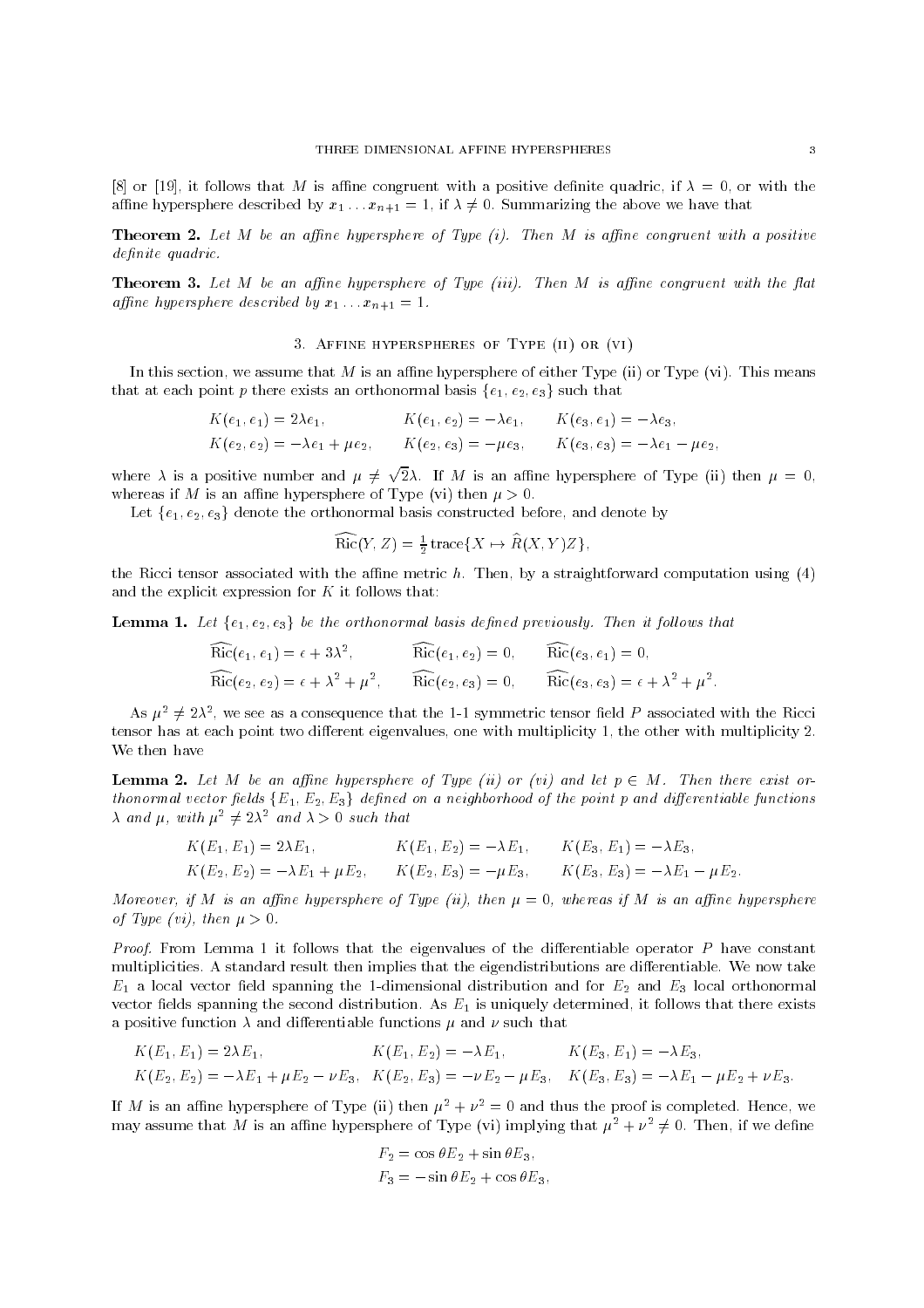we see that the basis  ${E_1, F_2, F_3}$  satisfies the conditions of the lemma provided that

$$
\cos 3\theta \mu - \sin 3\theta \nu > 0,
$$
  

$$
\cos 3\theta \nu + \sin 3\theta \mu = 0.
$$

As  $\mu^2 + \nu^2 \neq 0$ , it is clear that a differentiable function  $\theta$  satisfying the above conditions exists.  $\Box$ 

In the remainder of this section, we will always work with the orthonormal basis constructed in the previous lemma. We then introduce local functions  $a_1, \ldots, c_3$  by

| $\widehat{\nabla}_{E_1} E_1 = a_1 E_2 + a_2 E_3,$ | $\widehat{\nabla}_{E_1} E_2 = -a_1 E_1 + a_3 E_3,$ | $\nabla_{E_1} E_3 = -a_2 E_1 - a_3 E_2,$           |
|---------------------------------------------------|----------------------------------------------------|----------------------------------------------------|
| $\hat{\nabla}_{E_2}E_1 = b_1E_2 + b_2E_3,$        | $\widehat{\nabla}_{E_2} E_2 = -b_1 E_1 + b_3 E_3,$ | $\widehat{\nabla}_{E_2}E_3 = -b_2E_1 - b_3E_2$     |
| $\hat{\nabla}_{E_3} E_1 = c_1 E_2 + c_2 E_3,$     | $\widehat{\nabla}_{E_3} E_2 = -c_1 E_1 + c_3 E_3,$ | $\widehat{\nabla}_{E_3} E_3 = -c_2 E_1 - c_3 E_2,$ |

We now will use the equations of Codazzi (5) and Gauss (4), in order to obtain more information about the above defined functions.

**Lemma 3.** Assume that M is an affine hypersphere op Type (ii) or Type (vi). Denote by  $\{E_1, E_2, E_3\}$ the corresponding orthonormal basis. Then, we have

$$
a_2 = b_2 = c_1 = a_1 = 0,
$$
  
\n
$$
b_2 = c_1,
$$
  
\n
$$
\mu a_3 = 0,
$$

and the functions  $\lambda$ ,  $\mu$  and  $b_1$  satisfy the following system of differential equations:

$$
E_1(\lambda) = -4b_1\lambda, \quad E_1(\mu) = -\mu b_1, \quad E_1(b_1) = -\epsilon - b_1^2 - 3\lambda^2,
$$
  
\n
$$
E_2(\lambda) = 0, \quad E_2(\mu) = -3\mu c_3, \quad E_2(b_1) = 0,
$$
  
\n
$$
E_3(\lambda) = 0, \quad E_3(\mu) = 3\mu b_3, \quad E_3(b_1) = 0.
$$

*Proof.* We compute  $(\nabla_{E_1}K)(E_1, E_2) = (\nabla_{E_2}K)(E_1, E_1)$ . On the one hand, we get that

$$
(\widehat{\nabla}_{E_1} K)(E_1, E_2) = \widehat{\nabla}_{E_1} (-\lambda E_2) - K(\widehat{\nabla}_{E_1} E_1, E_2) - K(E_1, \widehat{\nabla}_{E_1} E_2)
$$
  
=  $-E_1(\lambda) E_2 + 4a_1 \lambda E_1 - a_1 \mu E_2 + a_2 \mu E_3$ ,

and on the other hand, we get that

$$
\begin{aligned} (\widehat{\nabla}_{E_2} K)(E_1, E_1) &= \widehat{\nabla}_{E_2} (2\lambda E_1) - 2K(\widehat{\nabla}_{E_2} E_1, E_1) \\ &= 2E_2(\lambda) E_1 + 4b_1 \lambda E_2 + 4b_2 \lambda E_3. \end{aligned}
$$

Comparing both sides it follows that

$$
(6) \t\t\t E_1(\lambda) = -a_1\mu - 4b_1\lambda,
$$

$$
E_2(\lambda) = 2a_1\lambda,
$$

$$
(8) \t\t\t a_2 \mu = 4b_2 \lambda.
$$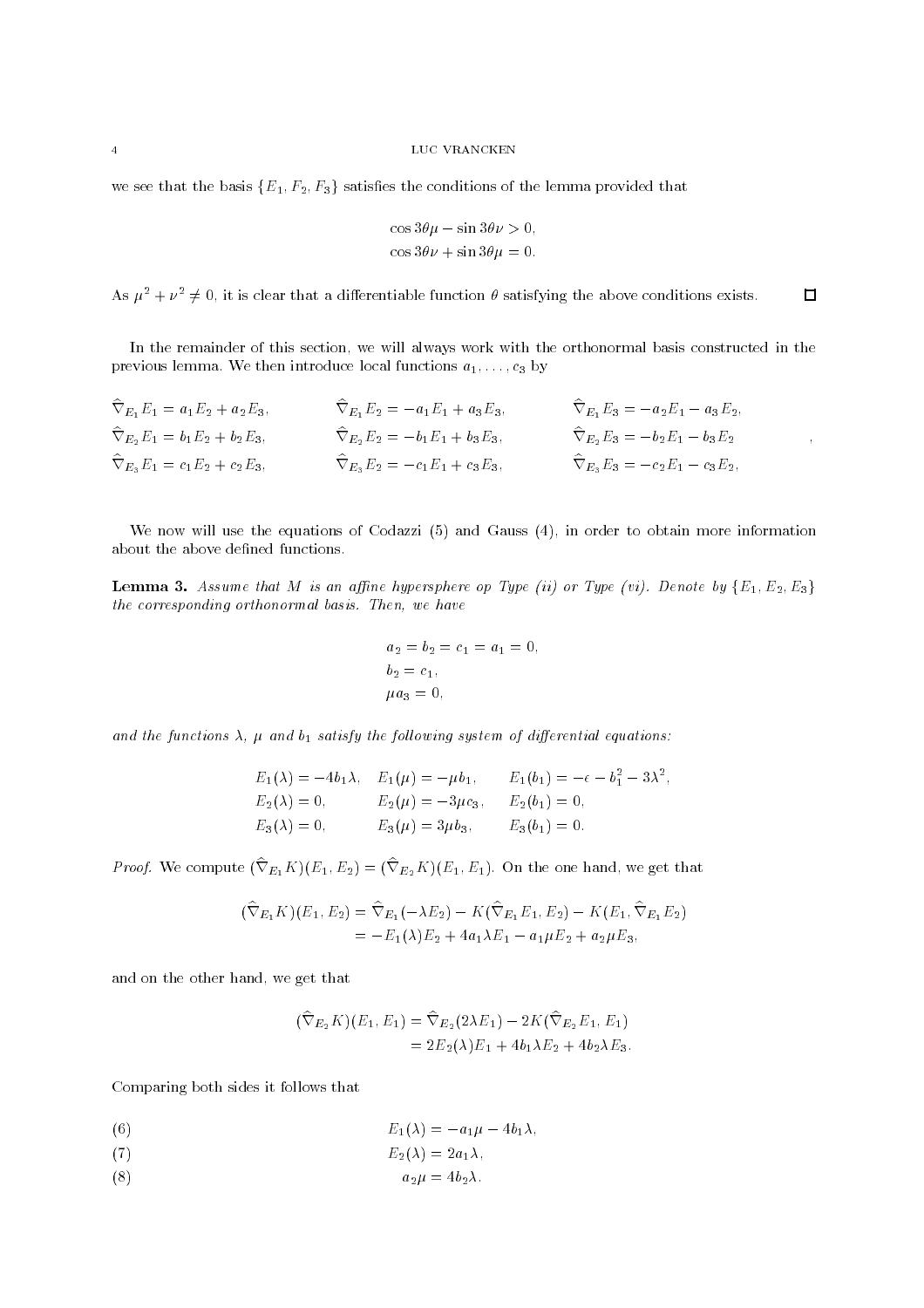Similarly, using the other Codazzi equations, it follows that

- (9)  $\lambda(c_1 b_2) = 0$ .
- (10)  $\mu(b_2 + c_1) = -2\lambda a_2 = -2\mu(3a_3 b_2).$
- (11)  $\mu(b_1 c_2) = 2a_1\lambda,$
- (12)  $4\lambda(c_2 b_1) = 2\mu a_1$
- (13)  $E_3(\lambda)=2\lambda a_2$ ;
- (14)  $E_2(\lambda) = -\mu(c_2 b_1),$
- (15)  $E_3(\lambda) = -\mu(b_2 + c_1),$
- (16)  $E_1(\mu) = -\lambda a_1 \mu c_2$ ,
- (17)  $E_2(\mu) = -\lambda (b_1 c_2) 3\mu c_3;$
- (18)  $E_3(\mu) = -\lambda(c_1 3b_2) + 3\mu b_3$

Moreover, computing all the components of the Gauss equation in a similar way, we also deduce that

- $E_2(a_1) E_1(b_1) = \epsilon + 3\lambda^2 + a_1^2 + b_1^2 + b_2c_1 b_2a_3 + a_2b_3 a_3c_1,$ (19)
- $E_3(a_2) E_1(c_2) = \epsilon + 3\lambda^2 + a_2^2 + c_2^2 + b_2c_1 + b_2a_3 a_1c_3 + a_3c_1,$ (20)
- (21)  $E_2(a_2) E_1(b_2) = b_1a_3 + b_1b_2 + a_1a_2 a_1b_3 + c_2b_2 c_2a_3$

(22) 
$$
E_3(a_1) - E_1(c_1) = a_2c_3 - a_3c_2 + a_1a_2 + b_1c_1 + c_1c_2 + b_1a_3,
$$

(23) 
$$
E_2(c_2) - E_3(b_2) = b_1c_3 - b_3c_1 - a_2b_2 + a_2c_1 - b_2b_3 - c_2c_3,
$$

(24) 
$$
E_2(c_1) - E_3(b_1) = b_3c_2 - c_3b_2 + a_1c_1 - a_1b_2 - c_1c_3 - b_1b_3,
$$

(25) 
$$
E_3(a_3) - E_1(c_3) = a_1c_2 - a_2c_1 + a_2a_3 + a_3b_3 + b_3c_1 + c_2c_3,
$$

(26) 
$$
E_1(b_3) - E_2(a_3) = b_1a_2 - a_1b_2 - a_1a_3 - b_1b_3 + a_3c_3 - c_3b_2,
$$

(27) 
$$
E_3(b_3) - E_2(c_3) = \epsilon - \lambda^2 + 2\mu^2 + b_3^2 + c_3^2 + a_3b_2 - a_3c_1 + b_1c_2 - b_2c_1.
$$

As  $\lambda \neq 0$ , it follows first from (9) that  $c_1 = b_2$ . We now consider 2 cases. First, we assume that  $\mu = 0$ , then it follows from (11) and (10) that  $a_1 = a_2 = 0$ . Combining (18) and (9), we get that  $c_1 = b_2 = 0$ . The fact that  $b_1 = c_2$  now follows from (12). In the case that  $\mu \neq 0$ , we proceed as follows. As  $c_1 = b_2$ and  $\mu \neq 0$ , we deduce from (10) that  $a_3 = 0$ . As  $\lambda \mu \neq 0$ , it follows from combining (11) and (12) that  $b_1 = c_2$  and  $a_1 = 0$ . Similarly, it follows from combining (10) and (8) that  $a_2 = b_2 = 0$ . The differential equations for  $\lambda$  and  $\mu$  now follow immediately from the remaining Codazzi equations. In order to obtain the differential equations for  $b_1 = c_2$ , we use the Gauss equations (19), (23) and (24). These reduce to

$$
E_1(b_1) = -\epsilon - 3\lambda^2 - b_1^2,
$$
  
\n
$$
E_2(b_1) = 0,
$$
  
\n
$$
E_3(b_1) = 0.
$$

This completes the proof.

Remark that, as  $\lambda > 0$ , the vector field  $E_1$  is globally defined on M. As a consequence of the previous lemma, we see that  $b_1$  is independent of the choice of  $E_2$  and  $E_3$  and is therefore globally defined on M. It also follows immediately from the previous lemma that the distributions  $T_1 = span{E_2, E_3}$  and  $T_2 = span{E_1}$  are integrable and orthogonal with respect to the affine metric h. We also get that  $T_2$  is autoparallel and  $T_1$  is spherical with mean curvature normal  $-b_1E_1$ . Therefore according to [10] we have that  $(M,h)$  admits a warped product structure  $M = \mathbb{R} \times_{e f} N^2$  with  $f : \mathbb{R} \to \mathbb{R}$  satisfying

$$
\begin{aligned}\n\frac{\partial f}{\partial t} &= b_1, \\
\frac{\partial b_1}{\partial t} &= -\epsilon - b_1^2 - 3\lambda^2, \\
\frac{\partial \lambda}{\partial t} &= -4b_1\lambda,\n\end{aligned}
$$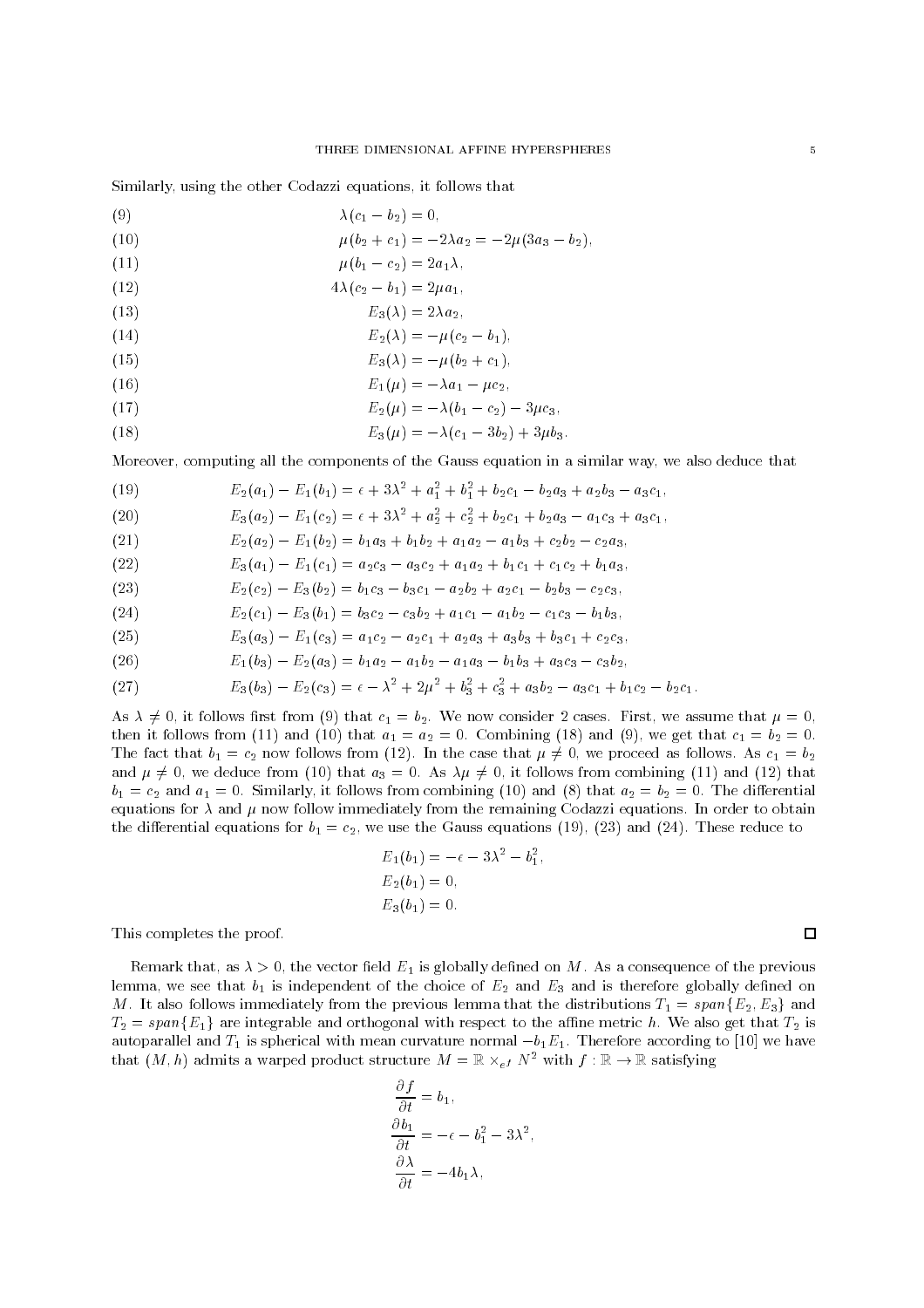where  $J$ ,  $\mathfrak{d}_1$  and  $\lambda$  only depend on the variable  $t$ , with  $\frac{1}{\partial t} = E_1$  and the curvature of  $N^*$  is given by

$$
K(N^{2}) = e^{2f}(\epsilon - \lambda^{2} + 2\mu^{2} + b_{1}^{2}).
$$

which we verify by a straightforward computation is indeed independent of  $t$ . Remark that it follows straightforward from the above differential equations that

$$
\frac{\partial}{\partial t}(\epsilon - \lambda^2 + b_1^2) = -2b_1(\epsilon - \lambda^2 + b_1^2),
$$

implying that either  $\epsilon = \lambda_{-} + v_{1}$  vanishes identically on M or it vanishes nowhere on M. In the latter case, we may, by translating  $f$ , i.e. by replacing  $N-$  with a homothetic copy of itself, assume that  $\hskip 10mm$  $e^{2J}( \epsilon - \lambda^2 + b_1^2) = \tilde{\epsilon}$ , where  $\tilde{\epsilon} = \pm 1$ . It is also clear that  $U_1 = e^J E_2$  and  $U_2 = e^J E_3$  form an orthonormal basis on *i*v

Next, we introduce a positive function  $\beta$ , depending only on the variable t, by the differential equation:

 $\frac{1}{\partial t} \rho = \rho (b_1 + \lambda)$ 

It then follows that

(28) 
$$
D_{E_1}(\epsilon F + \xi) = 0,
$$

(29) 
$$
D_{E_2}(\epsilon F + \xi) = 0,
$$

(30) 
$$
D_{E_3}(\epsilon F + \xi) = 0,
$$

(31) 
$$
D_{E_1}(\beta(-(b_1+\lambda)E_1+\xi)) = \beta(b_1+\lambda)(-(b_1+\lambda)E_1+\xi)) + \beta(\epsilon+b_1^2+3\lambda^2)E_1
$$

(32)  $-2\beta(b_1+\lambda)\lambda E_1-\beta(b_1+\lambda)\xi+4b_1\lambda\beta E_1-\epsilon\beta E_1=0,$ 

(33) 
$$
D_{E_2}(\beta(-(b_1+\lambda)E_1+\xi)) = -\beta(\epsilon+b_1^2-\lambda^2)E_2,
$$

(34) 
$$
D_{E_3}(\beta(-(b_1+\lambda)E_1+\xi)) = -\beta(\epsilon+b_1^2-\lambda^2)E_3.
$$

 $\mathcal{L}$  and  $\mathcal{L}$ 

Now we consider different cases. First, we assume that  $\epsilon + \sigma_1^- - \lambda^-$  does not vanish identically on M, in which case we have seen that the function vanishes nowhere on  $M$ . We then have the following theorem:

**Theorem 4.** Let  $\psi : N^2 \to \mathbb{R}^3$  be a proper, positive definite affine hypersphere and let  $\gamma : I \to \mathbb{R}^2$ be a curve. Let  $\tilde{\epsilon} = \pm 1$  denote the mean curvature of the 2-dimensional affine hypersphere and define  $F: I \times N^* \to \mathbb{R}^\circ : (t, u, v) \mapsto (\gamma_1(t)\psi(u, v), \gamma_2(t)).$ 

(i) If 
$$
\gamma = (\gamma_1, \gamma_2)
$$
 satisfies\n
$$
- (\gamma_1' \gamma_2 - \gamma_2' \gamma_1) \gamma_2 \neq 0
$$
\n
$$
- \tilde{\epsilon} \gamma_2 \gamma_1' (\gamma_1'' \gamma_2' - \gamma_2'' \gamma_1') < 0
$$
\n
$$
- (\gamma_1 \gamma_2' - \gamma_1' \gamma_2)^5 = - \pm 1 \gamma_1^2 \gamma_2'^2 (\gamma_1'' \gamma_2' - \gamma_2'' \gamma_1'),
$$
\nthen M is a 3-dimensional positive definite proper affine sphere,\n(ii) If  $\gamma = (\gamma_1, \gamma_2)$  satisfies\n
$$
- \gamma_2 \gamma_2' \neq 0
$$
\n
$$
- \tilde{\epsilon} \gamma_2 \gamma_1' (\gamma_1'' \gamma_2' - \gamma_2'' \gamma_1') > 0
$$
\n
$$
- \gamma_1'' \gamma_1^4 = - \pm 1 \gamma_2'^2 (\gamma_1'' \gamma_2' - \gamma_2'' \gamma_1'),
$$
\nthen M is a 3 dimensional positive definite improper affine sphere.

Conversely every affine hypersphere of Type (ii) or (vi) satisfying  $\epsilon + b_1^2 + 3\lambda^2 \neq 0$  can be obtained in this way.

*Proof.* As  $\epsilon + \theta_1 - \lambda$  vanishes nowhere on M, it follows from (52) to (54) that

$$
\phi = \beta(-(b_1 + \lambda)E_1 + \xi),
$$

defines a map from  $N^+$  into  $\mathbb{R}^+$ . Moreover, it follows that

$$
D_{E_2}\phi_{\star}(E_2) = -\beta(\epsilon + b_1^2 - \lambda^2)D_{E_2}E_2
$$
  
=  $-\beta(\epsilon + b_1^2 - \lambda^2)(-(b_1 + \lambda)E_1 + \mu E_2 + b_3 E_3 + \xi)$   
=  $\mu\phi_{\star}(E_2) + b_3\phi_{\star}(E_3) - (\epsilon + b_1^2 - \lambda^2)\phi$   
=  $\mu\phi_{\star}(E_2) + b_3\phi_{\star}(E_3) - \tilde{\epsilon}e^{2f}\phi$ .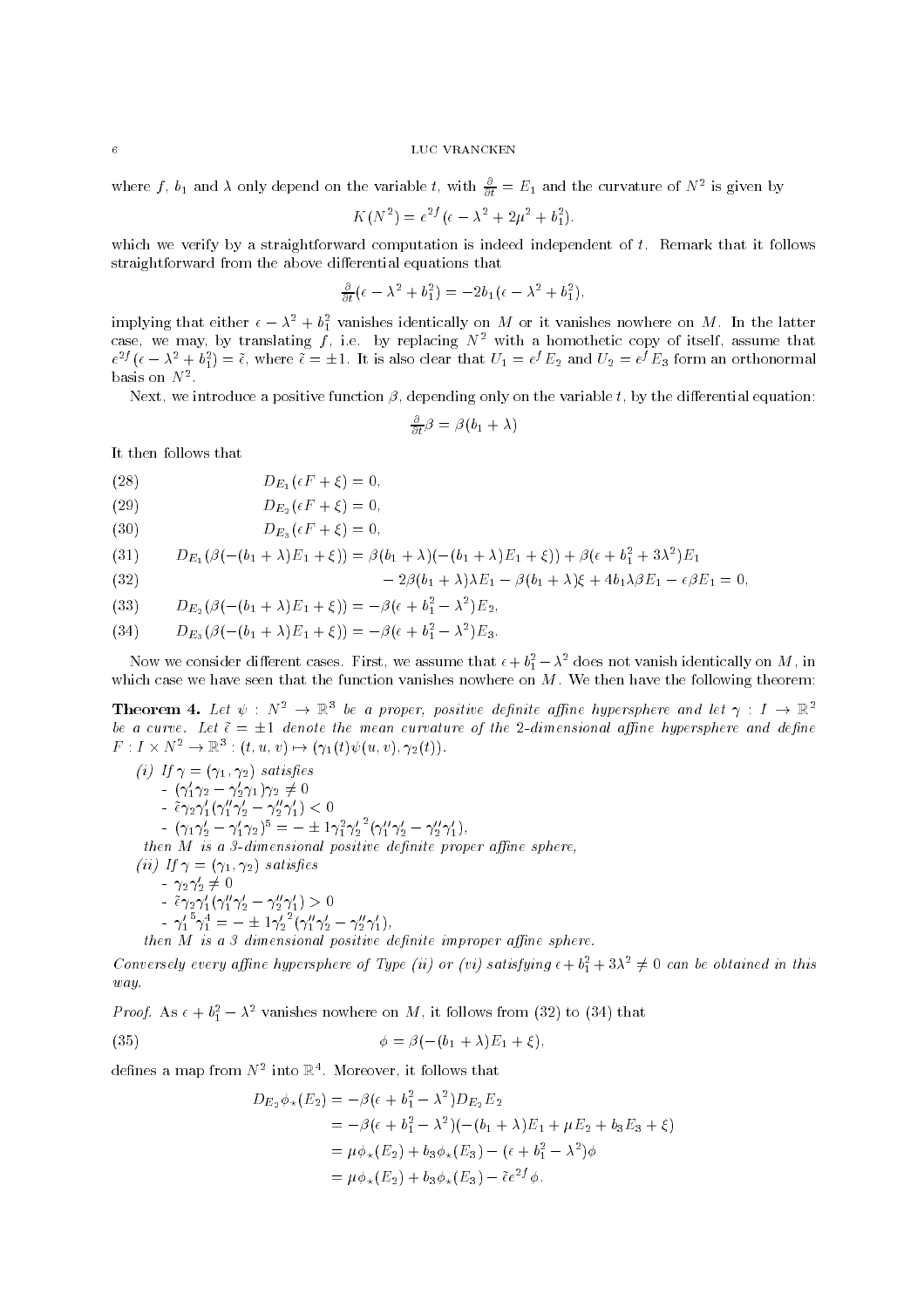Similarly, we obtain that

$$
D_{E_2}\phi_{\star}(E_3) = -b_3\phi_{\star}(E_2) - \mu\phi_{\star}(E_3),
$$
  
\n
$$
D_{E_3}\phi_{\star}(E_2) = (c_3 - \mu)\phi_{\star}(E_3),
$$
  
\n
$$
D_{E_3}\phi_{\star}(E_3) = (-c_3 - \mu)\phi_{\star}(E_2) - \tilde{\epsilon}e^{2f}\phi.
$$

The above implies that  $\phi$  defines an immersion of  $N^2$  as an equiaffine sphere in a linear subspace  $\mathbb{R}^3$  of  $\mathbb R^+$ . The annie metric introduced by this immersion corresponds with the metric on  $N^+$ .

Next, we remark that if we put

(36) 
$$
\delta = \frac{1}{\epsilon + b_1^2 - \lambda^2} \left( \epsilon F + \xi \right) - \frac{(b_1 + \lambda)}{\epsilon + b_1^2 - \lambda^2} \left( E_1 - (b_1 - \lambda) F \right),
$$

it follows that

$$
D_{E_2}\delta = D_{E_3}\delta = 0.
$$

Hence  $\delta$  depends only on the variable  $t$ .

Now, we consider two cases. First, we assume that  $\epsilon \neq 0$ . In this case, we may by applying a translation assume that  $\xi = -\epsilon F$ . Solving then (35) and (36) for F, we find that

$$
F(t, u, v) = \delta(t) - \frac{1}{\beta(t)(\epsilon + b_1^2 - \lambda^2)} \phi(u, v),
$$

where  $u$  and  $v$  denote local coordinates on the surface  $N$  . As

$$
D_{E_1}(E_1 - (b_1 - \lambda)F) = 2\lambda E_1 + \xi - (-\epsilon - b_1^2 - 3\lambda^2 + 4b_1\lambda)F - (b_1 - \lambda)E_1
$$
  
=  $(3\lambda - b_1)E_1 + (b_1^2 + 3\lambda^2 - 4b_1\lambda)F$   
=  $(3\lambda - b_1)(E_1 - (b_1 - \lambda)F)$ ,

It follows that  $\theta$  and  $\theta$  are proportional. As  $F$  is finearly full this implies that  $\theta$  and  $\phi$  lie in mutually transversal subspaces. Consequently there exists a curve  $\gamma \equiv (\gamma_1, \gamma_2)$  in  $\mathbb R$  such that after an alline transformation F can be written as

(37) 
$$
F(t, u, v) = (\gamma_1(t), \gamma_2(t)\phi(u, v)),
$$

where  $\phi$  is a positive definite proper affine hypersphere. It follows that

$$
F_t = (\gamma'_1, \gamma'_2 \phi)
$$
  
\n
$$
F_u = (0, \gamma_2 \phi_u)
$$
  
\n
$$
F_v = (0, \gamma_2 \phi_v).
$$

As F is an immersion and F itself is a transversal vector field it follows that  $\gamma_2 \neq 0$  and  $(\gamma_1' \gamma_2 - \gamma_2' \gamma_1) \neq 0$ . We also have that and a control

$$
F_{tt} = (\gamma_1'', \gamma_2'' \phi) = \dots F_t + \frac{(\gamma_1'' \gamma_2' - \gamma_2' \gamma_1')}{(\gamma_1 \gamma_2' - \gamma_1' \gamma_2)} F,
$$
  
\n
$$
F_{tu} = (0, \gamma_2' \phi_u) = \frac{\gamma_2'}{\gamma_2} F_u,
$$
  
\n
$$
F_{tu} = (0, \gamma_2' \phi_v) = \frac{\gamma_2'}{\gamma_2} F_v,
$$
  
\n
$$
F_{uu} = (0, \gamma_2 \phi_{uu}) = \dots F_u + \dots F_v + \dots F_t - \tilde{\epsilon} g(\phi_u, \phi_u) \frac{\gamma_2 \gamma_1'}{(\gamma_1' \gamma_2 - \gamma_1 \gamma_2')} F,
$$
  
\n
$$
F_{uv} = (0, \gamma_2 \phi_{uv}) = \dots F_u + \dots F_v + \dots F_t - \tilde{\epsilon} g(\phi_u, \phi_v) \frac{\gamma_2 \gamma_1'}{(\gamma_1' \gamma_2 - \gamma_1 \gamma_2')} F,
$$
  
\n
$$
F_{vv} = (0, \gamma_2 \phi_{vv}) = \dots F_u + \dots F_v + \dots F_t - \tilde{\epsilon} g(\phi_v, \phi_v) \frac{\gamma_2 \gamma_1'}{(\gamma_1' \gamma_2 - \gamma_1 \gamma_2')} F,
$$

where  $g$  denotes the affine metric on the 2-dimensional affine hypersphere. Hence taking into account that  $\phi$  is an equiaffine sphere with mean curvature  $\tilde{\epsilon}$ , it follows that F defines an equiaffine hypersphere if and only if

$$
\gamma_2^4(\gamma_1\gamma_2'-\gamma_1'\gamma_2)^5=\pm 1\gamma_2^2{\gamma_1'}^2(\gamma_1''\gamma_2'-\gamma_2''\gamma_1'),
$$

whereas the condition that the induced metric is positive definite implies that

$$
(\gamma_1''\gamma_2'-\gamma_2''\gamma_1')\tilde{\epsilon}\gamma_2\gamma_1'<0.
$$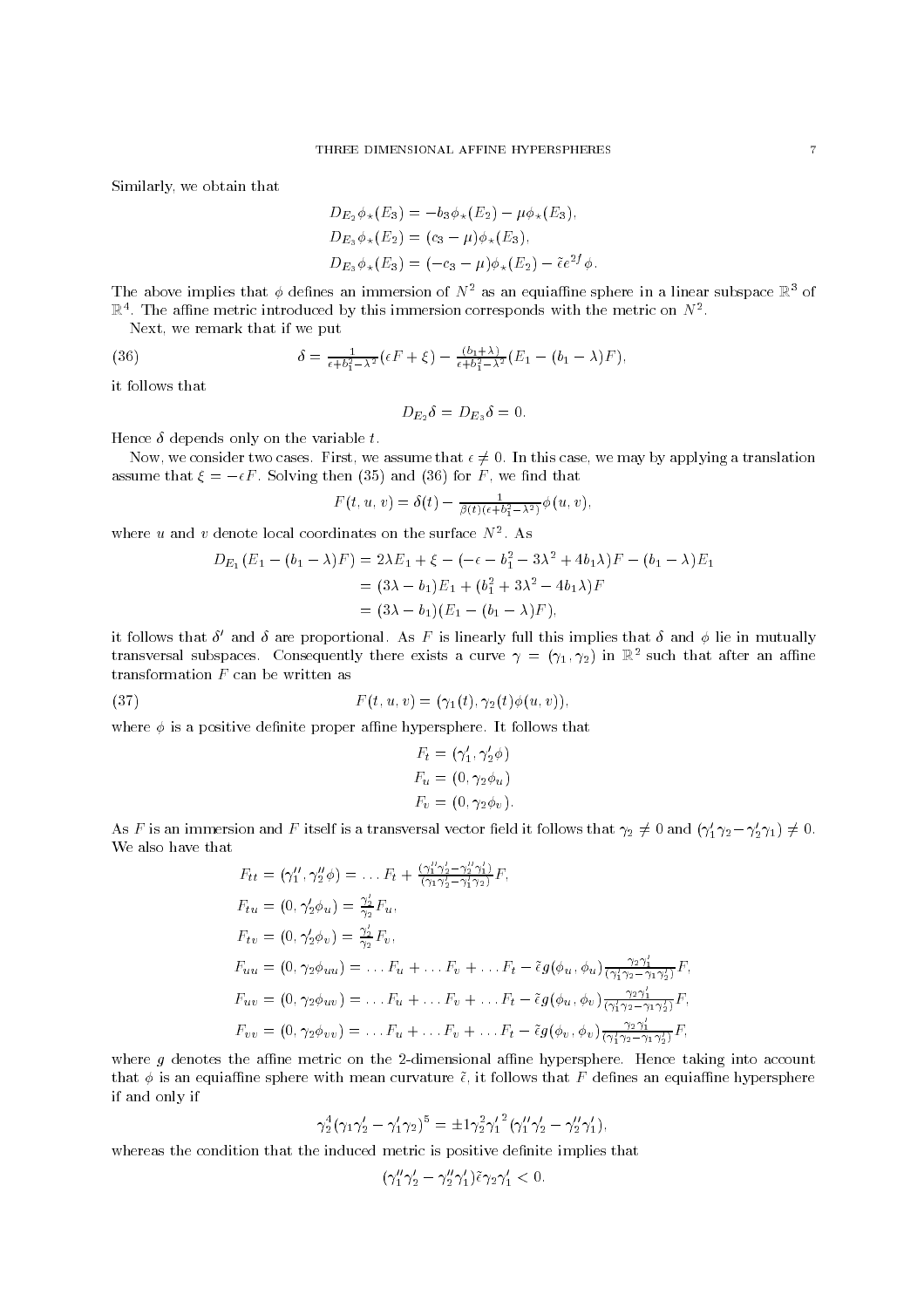This completes the proof in this case. In the case that  $\epsilon = 0$ , we proceed as follows. We first remark that (36) reduces to

$$
\delta(t) = \frac{1}{b_1^2 - \lambda^2} \xi - \frac{1}{b_1 - \lambda} E_1 + F
$$
  
=  $\frac{1}{b_1^2 - \lambda^2} (\xi - (b_1 + \lambda) E_1) + F$   
=  $\frac{1}{\beta(b_1^2 - \lambda^2)} \phi + F.$ 

Hence, we still have that

$$
F(t, u, v) = \delta(t) - \frac{1}{\beta(b_1^2 - \lambda^2)}\phi.
$$

As

$$
\delta'(t) = E_1 - \frac{1}{\beta(b_1 - \lambda)} \phi + \frac{2b_1}{\beta(b_1 - \lambda^2)} \phi
$$
  
=  $E_1 + \frac{1}{\beta(b_1 + \lambda)} \phi$   
=  $E_1 + \frac{1}{\beta(b_1 + \lambda)} (\beta \xi - \beta(b_1 + \lambda) E_1)$   
=  $\frac{1}{b_1 + \lambda} \xi$ ,

and by an affine transformation we may assume that  $\xi = (1, 0, 0, 0)$ , it still follows that if necessary after applying a translation we may assume that there exists a curve  $\gamma\equiv (\gamma_1,\gamma_2)$  in  $\mathbb{R}^+$  such that Land and

(38) 
$$
F(t, u, v) = (\gamma_1(t), \gamma_2(t)\phi(u, v)),
$$

where  $\phi: N^{\perp}\to \mathbb{R}^3$  is a positive definite affine hypersphere. It follows that

$$
F_t = (\gamma'_1, \gamma'_2 \phi),
$$
  
\n
$$
F_u = (0, \gamma_2 \phi_u),
$$
  
\n
$$
F_v = (0, \gamma_2 \phi_v).
$$

As  $(1,0,0,0)$  is a transversal vector field it follows that  $\gamma_2 \gamma_2 \neq 0$ . We also have that

$$
F_{tt} = (\gamma_1'', \gamma_2'' \phi) = \dots F_t + \frac{(\gamma_1'' \gamma_2' - \gamma_2'' \gamma_1')}{\gamma_2'} \xi,
$$
  
\n
$$
F_{tu} = (0, \gamma_2' \phi_u) = \frac{\gamma_2'}{\gamma_2} F_u,
$$
  
\n
$$
F_{tv} = (0, \gamma_2' \phi_v) = \frac{\gamma_2'}{\gamma_2} F_v,
$$
  
\n
$$
F_{uu} = (0, \gamma_2 \phi_{uu}) = \dots F_u + \dots F_v + \dots F_t + \tilde{\epsilon} g(\phi_u, \phi_u) \frac{\gamma_2 \gamma_1'}{\gamma_2'} \xi,
$$
  
\n
$$
F_{uv} = (0, \gamma_2 \phi_{uv}) = \dots F_u + \dots F_v + \dots F_t + \tilde{\epsilon} g(\phi_u, \phi_v) \frac{\gamma_2 \gamma_1'}{\gamma_2'} \xi,
$$
  
\n
$$
F_{vv} = (0, \gamma_2 \phi_{vv}) = \dots F_u + \dots F_v + \dots F_t + \tilde{\epsilon} g(\phi_v, \phi_v) \frac{\gamma_2 \gamma_1'}{\gamma_2'} \xi.
$$

Hence taking into account that  $\phi$  is an equiaffine sphere with mean curvature  $\tilde{\epsilon}$ , it follows that F defines an improper equiaffine hypersphere with affine normal  $(1, 0, 0, 0)$  if and only if

$$
{\gamma'_2}^5 \gamma_2^2 = \pm{1}{\gamma'_1}^2(\gamma''_1 \gamma'_2 - \gamma''_2 \gamma'_1)\,,
$$

whereas the condition that the induced metric is positive definite and non degenerate implies that

$$
(\gamma_1''\gamma_2'-\gamma_2''\gamma_1')\tilde{\epsilon}\gamma_2\gamma_1'>0.
$$

which completes the proof of the theorem.

Next we consider that  $\epsilon = \pm 1$  and  $\epsilon + b_1^2 - \lambda^2$  vanishes identically on M. We then have the following theorem:

**Theorem 5.** Let  $\psi: N^* \to \mathbb{R}^3$ :  $(u, v) \mapsto (u, v, f(u, v))$  be an improper positive definite affine hypersphere with affine normal  $(0,0,1)$  and let  $\gamma: I \to \mathbb{R}$  be a curve satisfying

$$
\frac{(\gamma_1\gamma_2'-\gamma_2\gamma_1')^5\gamma_1^2}{(\gamma_1'\gamma_2'-\gamma_2'\gamma_1'')\gamma_1'^2}=c\;\! ,
$$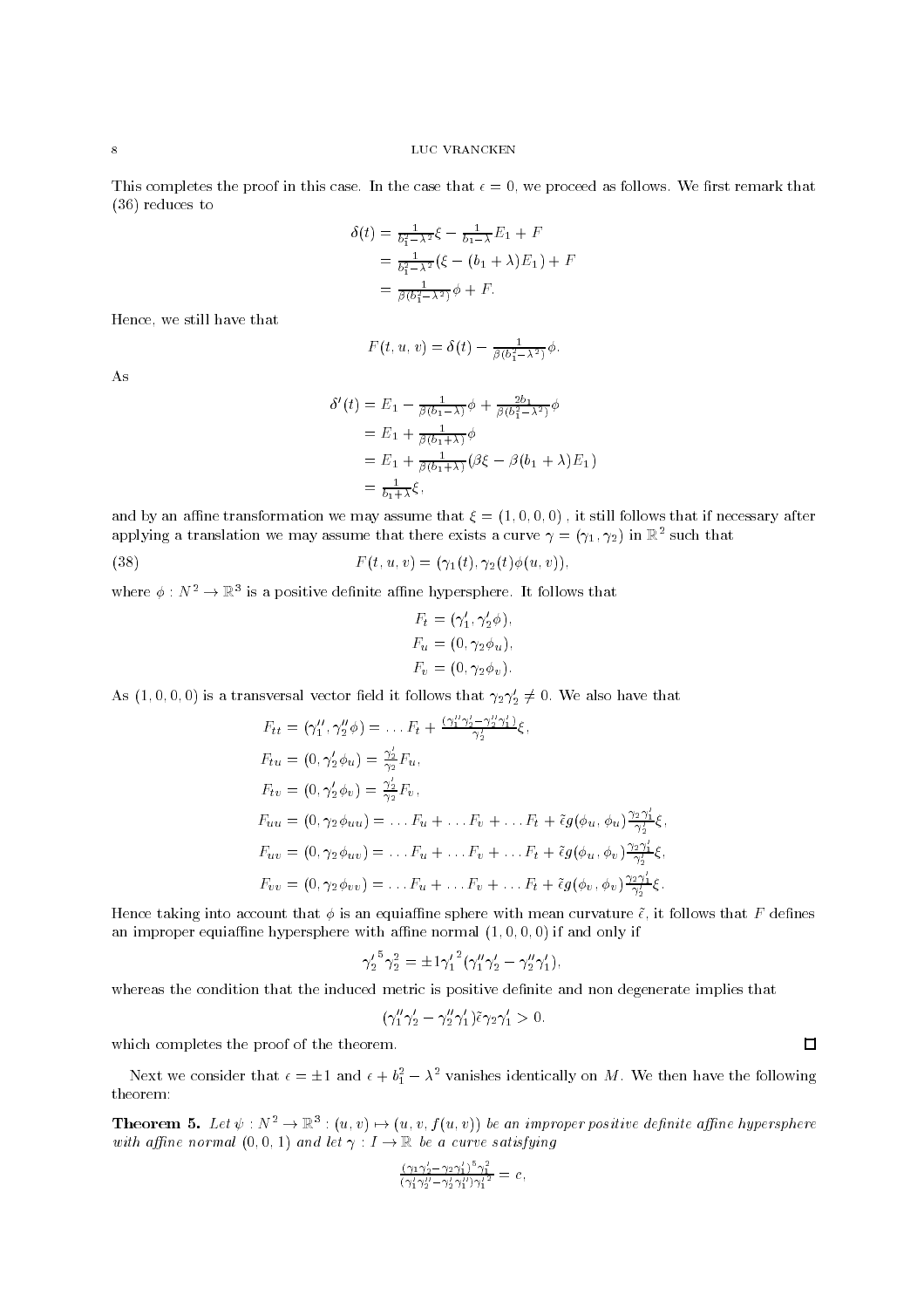where c is a non-zero constant. Then,  $F: I \times N^* \to \mathbb{R}^{\circ}$  :  $(t, u, v) \mapsto (\gamma_1 u, \gamma_1 v, \gamma_1 f(u, v) + \gamma_2, \gamma_1)$  defines a proper affine hypersphere, which is positive definite provided

$$
(\gamma'_1\gamma_2 - \gamma_1\gamma'_2) \neq 0,
$$
  

$$
(\gamma'_1\gamma''_2 - \gamma''_1\gamma'_2)\gamma'_1\gamma_1 > 0.
$$

Conversely every proper affine hypersphere of Type (ii) or (vi) satisfying  $\epsilon + \nu_1 - \lambda = 0$  can be obtained in this way.

*Proof.* From (28) to (34) it follows that we can introduce constant vectors  $C_1$  and  $C_2$  such that

$$
\epsilon F + \xi = C_1,
$$
  
\n
$$
\beta(-(b_1 + \lambda)E_1 + \xi) = C_2.
$$

Hence it follows that

$$
\beta(-(b_1+\lambda)E_1+C_1-\epsilon F)=C_2,
$$

or equivalently

(39) 
$$
(b_1 + \lambda)E_1 = -C_2\beta^{-1} + C_1 - \epsilon F.
$$

Using that  $\epsilon + \theta_1 - \lambda_2 = 0$ , we can rewrite the above as

(40) 
$$
\frac{\partial}{\partial t}F = (b_1 - \lambda)F - \epsilon C_1(b_1 - \lambda) + C_2\epsilon(b_1 - \lambda)\beta^{-1}.
$$

We now fix an initial value  $t_0$ . As mentioned before, we know that the distribution  $T_1$  is integrable. Let  $N_0$  denote the integral manifold through  $t_0$ . As

$$
D_{E_2}E_2 = -(b_1 + \lambda)E_1 + \mu E_2 + b_3 E_3 + \xi
$$
  
\n
$$
D_{E_2}E_3 = -b_3 E_2 - \mu E_3,
$$
  
\n
$$
D_{E_3}E_2 = (c_3 - \mu)E_3,
$$
  
\n
$$
D_{E_3}E_3 = (-c_3 - \mu)E_2 - (b_1 + \lambda)E_1 + \xi.
$$

and

$$
D_{E_2}(-(b_1 + \lambda)E_1 + \xi) = 0 = D_{E_3}(-(b_1 + \lambda)E_1 + \xi)
$$

it follows that this integral manifold is contained as an improper affine sphere in a 3-dimensional affine subspace of  $\mathbb{R}^4$  with affine normal a multiple of  $C_2$ . Moreover, choosing the initial conditions for  $\beta$ appropriately, we may assume that the affine normal actually is  $C_2$ . Hence by applying a translation and an affine transformation, we get that

(41) 
$$
F(t_0, u, v) = (u, v, f(u, v), 0),
$$

where  $(u, v) \rightarrow (u, v, f(u, v))$  defines an improper affine sphere with affine normal  $(0, 0, 1)$ .

As the immersion F itself is nondegenerate it follows from (40) and (41) that the vector  $C_1$  is transversal to the space spanned by  $F(t_0, u, v)$ . Therefore by applying an affine transformation, it follows that  $C_1 = (0,0,0,1)$ . We then get immediately from (40) and (41) that there exists a curve  $\gamma = (\gamma_1, \gamma_2)$  such that

(42) 
$$
F(t, u, v) = (\gamma_1 u, \gamma_1 v, \gamma_1 f(u, v) + \gamma_2, \gamma_1).
$$

It then follows that

$$
F_t = (\gamma'_1 u, \gamma'_1 v, \gamma'_1 f(u, v) + \gamma'_2, \gamma'_1),
$$
  
\n
$$
F_u = (\gamma_1, 0, \gamma_1 f_u, 0),
$$
  
\n
$$
F_v = (0, \gamma_1, \gamma_1 f_v, 0)
$$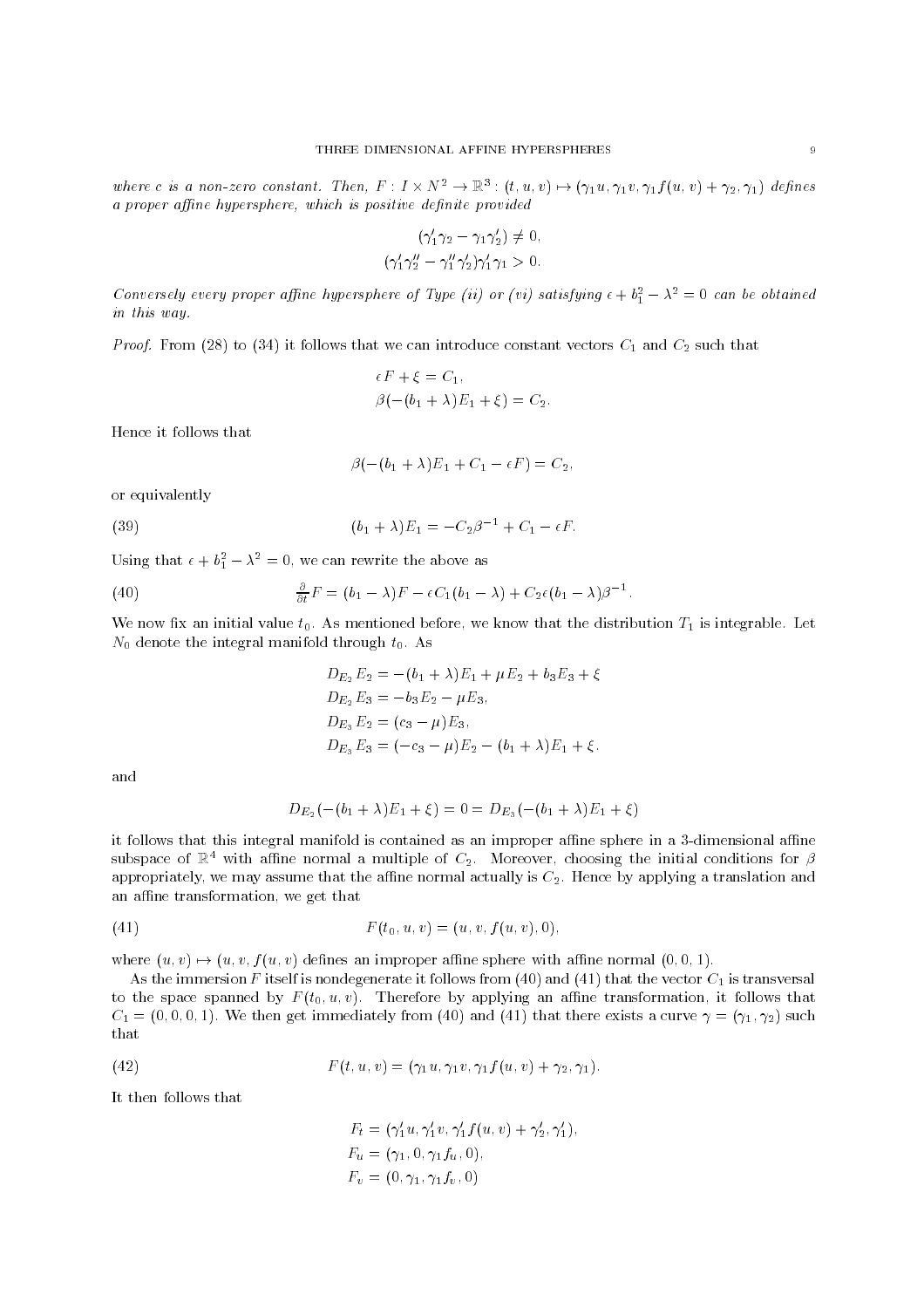and

 $F_{uu} = \gamma_1 f_{uu}(0,0,1,0),$  $F_{uv} = \gamma_1 f_{uv}(0, 0, 1, 0),$  $F_{vv} = \gamma_1 f_{vv}(0, 0, 1, 0),$  $F_{ut} = \frac{\gamma_1}{\gamma_1} F_u$ ,  $F_{vt} = \frac{\gamma_1}{\gamma_2} F_v$  $\gamma_1$   $\sim$  ;  $F_{tt} = \ldots F_t + \frac{(\gamma_1 \gamma_2 - \gamma_1 \gamma_2)}{\gamma_1'}(0, 0, 1, 0).$ 

As

$$
(0,0,1,0)=\frac{\gamma'_1 F-\gamma_1 F_t}{(\gamma'_1 \gamma_2-\gamma_1 \gamma'_2)},
$$

we see that the hypersurfaces defined by  $(42)$  defines an affine sphere provided that there exist a constant c such that

$$
\frac{\gamma_1^2(\gamma_2\gamma_1'-\gamma_2'\gamma_1)^5}{\gamma_1^{\prime\,2}(\gamma_1^{\prime\prime}\gamma_2'-\gamma_1'\gamma_2^{\prime\prime})}=c\,,
$$

where, in order for the immersion to be positive definite and nondegenerate,  $\gamma$  satisfies moreover:

$$
(\gamma'_1 \gamma_2 - \gamma_1 \gamma'_2) \neq 0,
$$
  

$$
(\gamma'_1 \gamma''_2 - \gamma''_1 \gamma'_2) \gamma'_1 \gamma_1 > 0.
$$

 $\Box$ 

rinally we deal with the case that M is an improper anime hypersphere such that  $v_1 - x_1 = 0$ . Those hyperspheres are obtained as in the next theorem:

**Theorem 6.** Let  $\psi: N^* \to \mathbb{R}^3$ :  $(u, v) \mapsto (u, v, f(u, v))$  be a positive definite improper affine sphere with affine normal  $(0, 0, 1)$ . Then

$$
F(t, u, v) = (ut, vt, t, f(u, v)t + ct4),
$$
  

$$
F(t, u, v) = (u, v, f(u, v) + ct3, t4),
$$

where  $t > 0$  and c is a positive constant, define improper affine hyperspheres of Type (ii) or (vi). Conversely every improper affine hypersphere of Type (ii) or (vi) satisfying  $v_1 - x_1 = 0$  can be locally obtained in this way.

*Proof.* As  $v_1 - \lambda = 0$  and  $\lambda > 0$ , we have two cases to consider. First, we assume that  $v_1 = \lambda > 0$ . In this case, the differential equation for  $\beta$  states that

$$
\frac{\partial}{\partial t}\beta = 2b_1\beta,
$$

from which we deduce that we can take  $\rho = \frac{1}{\sqrt{b_1}}$ . Proceeding as in the previous theorem, we find that there exist constant vectors C1 and C2, where C2 is a multiple of (0; 0; 1; 0) and C1 is a multiple of  $(0, 0, 0, 1)$  such that

(43) 
$$
\frac{\partial}{\partial t}F = -\frac{1}{2\sqrt{b_1}}C_2 + \frac{1}{2b_1}C_1,
$$

and such that the integral surface through the point  $t_0$  is given by

(44) 
$$
F(t_0, u, v) = (u, v, f(u, v), 0),
$$

where  $(u, v) \rightarrow (u, v, f(u, v))$  describes an improper affine sphere with affine normal  $(0, 0, 1)$ . Combining (43) and (44) it is then clear that there exists a curve  $\gamma = (\gamma_1, \gamma_2)$  such that

(45) 
$$
F(t, u, v) = (u, v, f(u, v) + \gamma_1(t), \gamma_2(t)).
$$

As

$$
F_t = (0, 0, \gamma'_1, \gamma'_2),
$$
  
\n
$$
F_u = (1, 0, f_u, 0),
$$
  
\n
$$
F_v = (0, 1, f_v, 0),
$$

 $10$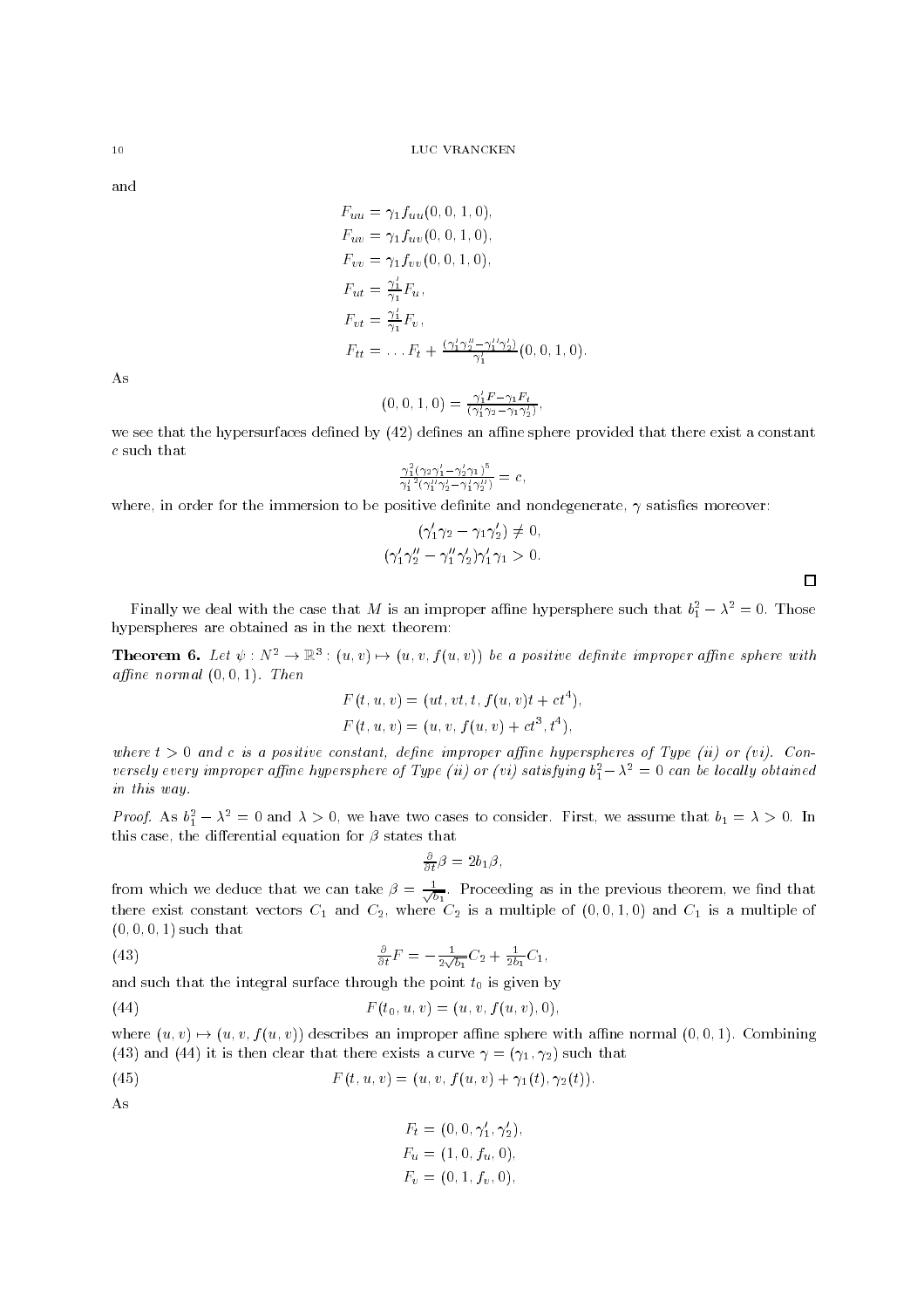and

$$
F_{uu} = f_{uu}(0, 0, 1, 0) = \dots F_t - f_{uu} \frac{\gamma_2'}{\gamma_1'}(0, 0, 0, 1),
$$
  
\n
$$
F_{uv} = f_{uv}(0, 0, 1, 0) = \dots F_t - f_{uv} \frac{\gamma_2'}{\gamma_1'}(0, 0, 0, 1),
$$
  
\n
$$
F_{vv} = f_{vv}(0, 0, 1, 0) = \dots F_t - f_{vv} \frac{\gamma_2'}{\gamma_1'}(0, 0, 0, 1),
$$
  
\n
$$
F_{ut} = 0,
$$
  
\n
$$
F_{vt} = 0,
$$
  
\n
$$
F_{tt} = \dots F_t + \frac{(\gamma_2'' \gamma_1' - \gamma_1'' \gamma_2')}{\gamma_1'}(0, 0, 0, 1),
$$

we see that F defines an improper affine sphere with affine normal a constant multiple of  $(0,0,0,1)$  if and only if

$$
\tfrac{(\gamma_2''\gamma_1'-\gamma_1''\gamma_2'){\gamma_2'}^2}{\gamma_1'^5}=\tilde{c}\,,
$$

where  $\tilde{c}$  is a constant. It then follows by reparameterizing such that  $\gamma_1(t) = t$ , if necessary after applying  $\overline{3}$ 

Next, we consider the case that  $b_1 = -\lambda$ . By applying an affine transformation, we may assume that  $\xi = (0, 0, 0, 1)$ . Proceeding as before, we obtain that

$$
F(t_0, u, v) = (u, v, 0, f(u, v)),
$$

where  $(u, v) \mapsto (u, v, f(u, v))$  defines an improper affine sphere with affine normal  $(0, 0, 1)$ . As the function  $\lambda$  is deterermined by

(46) 
$$
\frac{\partial}{\partial t}\lambda = 4\lambda^2 > 0,
$$

a translation of  $\mathcal{L}(\mathcal{L})$ 

It follows that after a translation of the t-variable, we may assume that  $\lambda(t) \, = \, -\frac{1}{4t}$ . As  $DE_1E_1 =$  $2\lambda E_1 + \xi$ , we get that F is determined by the differential equation:

(47) 
$$
\frac{\partial^2}{\partial t^2}F = -\frac{1}{2t}\frac{\partial}{\partial t}F + \xi,
$$

with initial condition  $F(t_0, u, v)=(u, v, 0, f(u, v))$ . As  $E_1 - (b_1 - \lambda)F$  is constant along and transversal to the integral submanifold we may, if necessary after applying an affine transformation, take as second initial condition that

$$
E_1(t_0, u, v) + 2\lambda(t_0) F(t_0, u, v) = (0, 0, 1, 0).
$$

As it follows from (46) that the map  $t \mapsto \lambda$  is a diffeomorphism, we can take  $\lambda$  as a variable. Then the differential equations reduce to

(48) 
$$
16\lambda^4 \frac{\partial^2 F}{\partial \lambda^2} + 24\lambda^3 \frac{\partial F}{\partial \lambda} = \xi,
$$

with initial conditions at the point  $\lambda_0$  given by

$$
F(\lambda_0, u, v) = (u, v, 0, f(u, v)),
$$
  
\n
$$
\frac{\partial F}{\partial \lambda}(\lambda_0, u, v) = (-\frac{u}{2\lambda_0}, -\frac{v}{2\lambda_0}, \frac{1}{4\lambda_0^2}, -\frac{f(u, v)}{2\lambda_0}).
$$

Solving the above differential equation  $(48)$ , we find that

$$
F(\lambda, u, v) = C_1(u, v)\lambda^{-\frac{1}{2}} + C_2(u, v) + \frac{1}{48}\lambda^{-2}\xi.
$$

Comparing now with the initial conditions it follows that

$$
C_2(u, v) = (0, 0, \frac{1}{2\lambda_0}, \frac{3}{48}\lambda_0^{-2}),
$$
  
\n
$$
C_1(u, v) = (u\lambda_0^{\frac{1}{2}}, v\lambda_0^{\frac{1}{2}}, -\frac{1}{2}\lambda_0^{-\frac{1}{2}}, f(u, v)\lambda_0^{\frac{1}{2}} - \frac{1}{12}\lambda_0^{-\frac{3}{2}}).
$$

Hence applying an affine transformation and a change of variables it is then easy to check that  $F$  is congruent with an open part of

$$
F(t, u, v) = (ut, vt, t, f(u, v)t + dt^4)
$$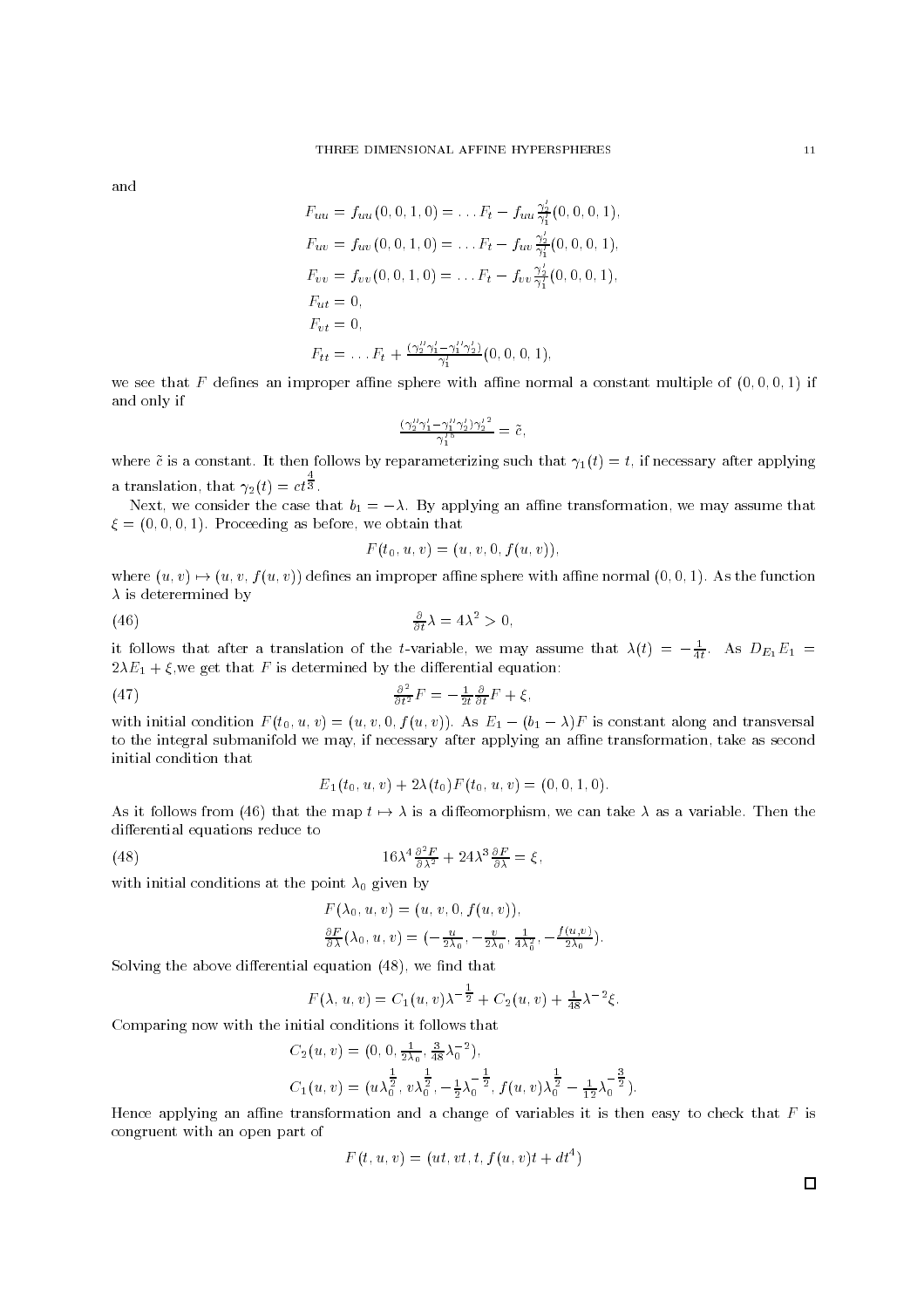Remark 1. It is actually quite surprising that a 3-dimensional affine hypersphere of any type (elliptic, hyperbolic or improper) can be constructed starting from a 2-dimensional affine hypersphere of arbitrary type. In particular, a 3-dimensional elliptic affine hypersphere can be constructed starting from a 2dimensional hyperbolic affine hypersphere. This is not the case when studying minimal Lagrangian submanifolds of the complex projective space, see [16]. There, it is shown that in order to obtain a minimal Lagrangian submanifold for which the second fundamental form has a similar form as the difference tensor in Type (ii) or (vi) one has to start from a minimal Lagrangian submanifold in  $\mathbb{C} P$  =(4).

Remark 2. If in the previous theorem, we assume that the starting hypersphere is hyperbolic, we see that a special curve  $\gamma$  is given by

$$
\gamma(t) = \left(\frac{1}{2}e^t, \frac{1}{2}e^{-t}\right).
$$

In this case, the resulting solution is the well known Calabi product of hyperbolic affine hyperspheres, see also [6] and [13].

Remark 3. It is well known that a 2-dimensional positive definite improper affine hypersphere can be locally written as

$$
\left(\frac{1}{2}(z-\bar{G}), \frac{1}{8}(z\bar{z} - G\bar{G}) + \frac{1}{2}Re\left(\int G\right) - \frac{1}{4}Re(G(z)z)\right)
$$

where  $G$  is a holomorphic function. Combining this with the previous theorems yields many explicit examples of 3-dimensional positive definite affine hyperspheres.

### 4. Affine hyperspheres of Type (iv)

In this section, we assume that M is an affine hypersphere of Type (iv). This means that at each point p there exists an orthonormal basis  $\{e_1, e_2, e_3\}$  such that

$$
K(e_1, e_1) = \lambda e_1,
$$
  $K(e_1, e_2) = -\lambda e_2,$   $K(e_3, e_1) = 0,$   
\n $K(e_2, e_2) = -\lambda e_1,$   $K(e_2, e_3) = 0,$   $K(e_3, e_3) = 0,$ 

where  $\lambda$  is a positive number. From the above expression, assuming that  $\epsilon = \pm 1$ , it is clear that M realizes at every point the equality in the following inequality, which was derived in [18] and which states

$$
3\hat{\kappa}(p) - \sup_{\Pi \in G_2(T_x M)} \hat{K}_p(\Pi) \ge 2\epsilon.
$$

Here  $\hat{\kappa}$  and  $\hat{K}$  denote respectively the normalized scalar curvature and sectional curvature. Furthermore,  $G_2(T_xM)$  denotes the Grassmannian of 2-dimensional subspaces of  $T_xM$ . This inequality was motivated by the work of Chen for submanifolds of real space forms ([3]). It was shown in [18] that a 3-dimensional proper affine hypersphere realizes at every point the equality if and only if  $M$  is a proper affine hypersphere of Type (iv). As 3-dimensional elliptic and hyperbolic affine hyperspheres realizing the equality were respectively classied in [9] and [7], we will restrict ourselves in the remainder of this section to the case that M is an improper affine sphere, i.e.  $\epsilon = 0$ .

First, we remark that a straightforward computation shows the following

**Lemma 4.** Let  $\{e_1, e_2, e_3\}$  be the orthonormal basis defined previously. Then it follows that

$$
\widehat{\rm Ric}(e_1, e_1) = \lambda^2, \qquad \widehat{\rm Ric}(e_1, e_2) = 0, \qquad \widehat{\rm Ric}(e_3, e_1) = 0,
$$
  
\n
$$
\widehat{\rm Ric}(e_2, e_2) = \lambda^2, \qquad \widehat{\rm Ric}(e_2, e_3) = 0, \qquad \widehat{\rm Ric}(e_3, e_3) = 0.
$$

We again see as a consequence that the  $1-1$  symmetric tensor field  $P$  associated with the Ricci tensor has at each point two different eigenvalues, one with multiplicity 1, the other with multiplicity 2. As in the previous section we then can show that there exist orthonormal vector fields  $\{E_1, E_2, E_3\}$  defined on a neighborhood of the point  $p$  and a non vanishing differentiable functions  $\lambda$ , such that

$$
K(E_1, E_1) = \lambda E_1, \qquad K(E_1, E_2) = -\lambda E_2, \qquad K(E_3, E_1) = 0,
$$
  

$$
K(E_2, E_2) = -\lambda E_1, \qquad K(E_2, E_3) = 0, \qquad K(E_3, E_3) = 0.
$$

Remark that the choice of  $E_1$  and  $E_2$  is not unique. However it is possible to define two distributions  $T_0$  (the distribution determined by  $E_3$ ) and the distribution  $T_1$  (spanned by  $E_1$  and  $E_2$ ), which will play a crucial role in the classication. Computing now all components of the Gauss equation, it then follows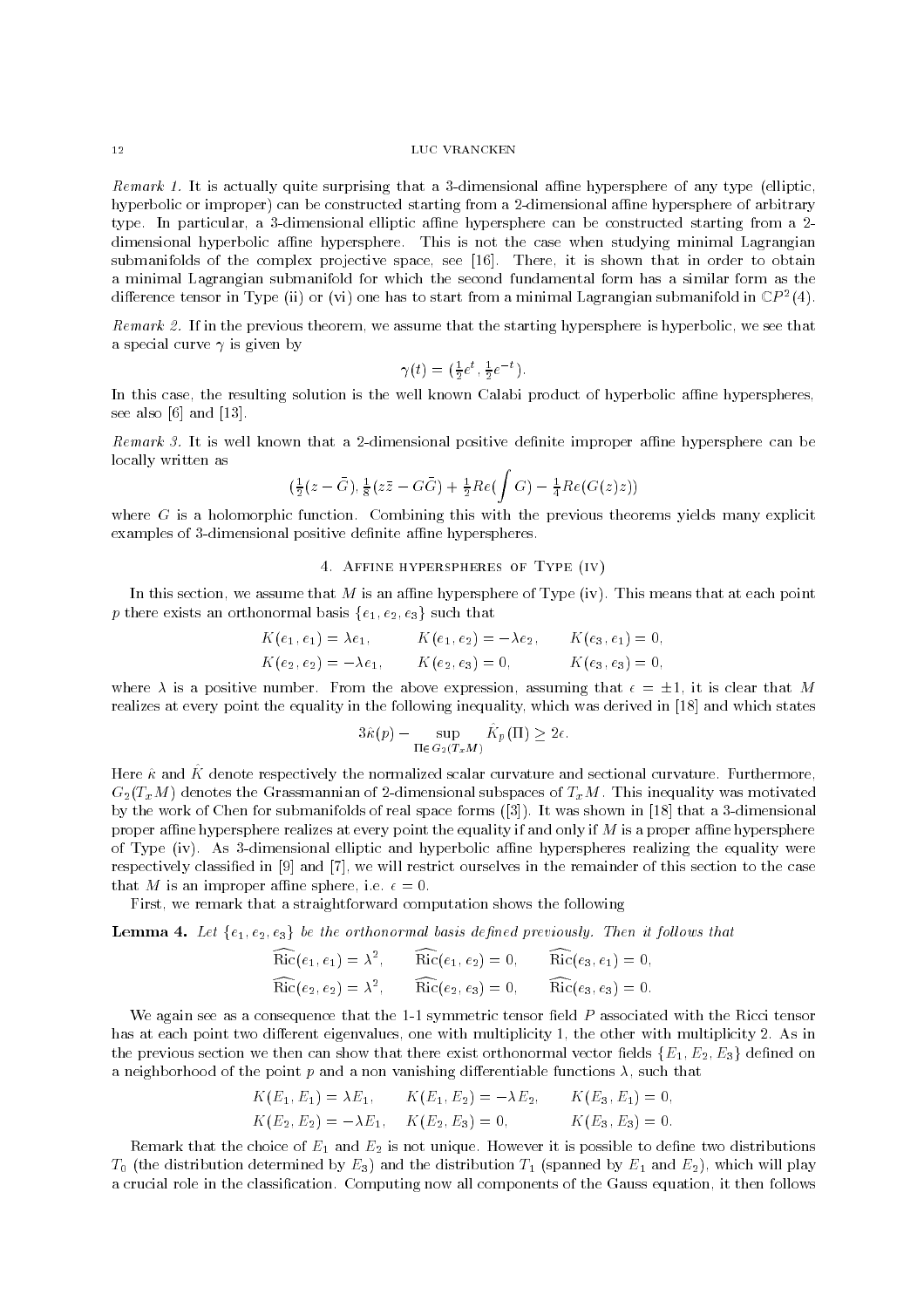by a long but straightforward computation that the functions  $\lambda, a_1, \ldots, c_3$  have to satisfy the following system of partial differential equations:

| (49) | $E_2(a_1) - E_1(b_1) = 2\lambda^2 + a_1^2 + b_1^2 + b_2c_1 - b_2a_3 + a_2b_3 - a_3c_1,$ |
|------|-----------------------------------------------------------------------------------------|
| (50) | $E_3(a_2) - E_1(c_2) = a_2^2 + c_2^2 + b_2c_1 + b_2a_3 - a_1c_3 + a_3c_1,$              |
| (51) | $E_2(a_2) - E_1(b_2) = b_1a_3 + b_1b_2 + a_1a_2 - a_1b_3 + c_2b_2 - c_2a_3,$            |
| (52) | $E_3(a_1) - E_1(c_1) = a_2c_3 - a_3c_2 + a_1a_2 + b_1c_1 + c_1c_2 + b_1a_3,$            |
| (53) | $E_2(c_2) - E_3(b_2) = b_1c_3 - b_3c_1 - a_2b_2 + a_2c_1 - b_2b_3 - c_2c_3,$            |
| (54) | $E_2(c_1) - E_3(b_1) = b_3c_2 - c_3b_2 + a_1c_1 - a_1b_2 - c_1c_3 - b_1b_3,$            |
| (55) | $E_3(a_3) - E_1(c_3) = a_1c_2 - a_2c_1 + a_2a_3 + a_3b_3 + b_3c_1 + c_2c_3,$            |
| (56) | $E_1(b_3) - E_2(a_3) = b_1a_2 - a_1b_2 - a_1a_3 - b_1b_3 + a_3c_3 - c_3b_2,$            |
| (57) | $E_3(b_3) - E_2(c_3) = b_3^2 + c_3^2 + a_3b_2 - a_3c_1 + b_1c_2 - b_2c_1.$              |

The number of unknowns in the above equations can be reduced using that  $K$  is a Codazzi tensor with respect to the affine metric. In particular, we can show the following:

Lemma 5. We have

(i) 
$$
c_2 = c_3 = 0
$$
,  
\n(ii)  $c_1 = \frac{1}{3}b_2$ ,  
\n(iii)  $a_3 = -b_2$ ,  
\n(iv)  $b_3 = a_2$ .

Moreover, the function  $\lambda$  satisfies the following system of differential equations:

$$
E_1(\lambda) = -3b_1\lambda,
$$
  
\n
$$
E_2(\lambda) = 3a_1\lambda,
$$
  
\n
$$
E_3(\lambda) = a_2\lambda.
$$

Proof. From

$$
(\widehat{\nabla}_{E_1} K)(E_3, E_3) = (\widehat{\nabla}_{E_3} K)(E_1, E_3),
$$

it follows immediately that  $\nabla_{E_3}E_3=0$ . Consequently  $c_2=c_3=0$ . As

$$
(\nabla_{E_1} K)(E_2, E_3) = (\nabla_{E_2} K)(E_1, E_3),
$$

we deduce that  $K(E_2, \nabla_{E_1}E_3) = K(E_1, \nabla_{E_2}E_3)$ . As  $\lambda \neq 0$ , this implies that

$$
b_2 = -a_3,
$$
  

$$
b_3 = a_2.
$$

The other equations are obtained similarly.

As the connection is torsion free and thus

$$
E_1(E_2(\lambda)) - E_2(E_1(\lambda)) = (\widehat{\nabla}_{E_1} E_2 - \widehat{\nabla}_{E_2} E_1) \lambda,
$$

we deduce from the differential equations for  $\lambda$  that

(58) 
$$
E_1(a_1) + E_2(b_1) = -\frac{2}{3}a_2b_2.
$$

Using the previous lemma, the differential equations given by  $(49)$  to  $(57)$  now reduce to

(59) 
$$
E_2(a_1) - E_1(b_1) = 2\lambda^2 + a_1^2 + b_1^2 + \frac{5}{3}b_2^2 + a_2^2,
$$

(60) 
$$
E_3(a_2) = a_2^2 - b_2^2,
$$

(61) 
$$
E_2(a_2) - E_1(b_2) = 0,
$$

(62) 
$$
E_3(a_1) - \frac{1}{3}E_1(b_2) = a_1a_2 - \frac{2}{3}b_1b_2,
$$

(63) 
$$
E_3(b_2) = 2a_2b_2,
$$

(64) 
$$
\frac{1}{3}E_2(b_2) - E_3(b_1) = -\frac{2}{3}a_1b_2 - b_1a_2,
$$

(65)  $E_1(a_2) + E_2(b_2) = 0.$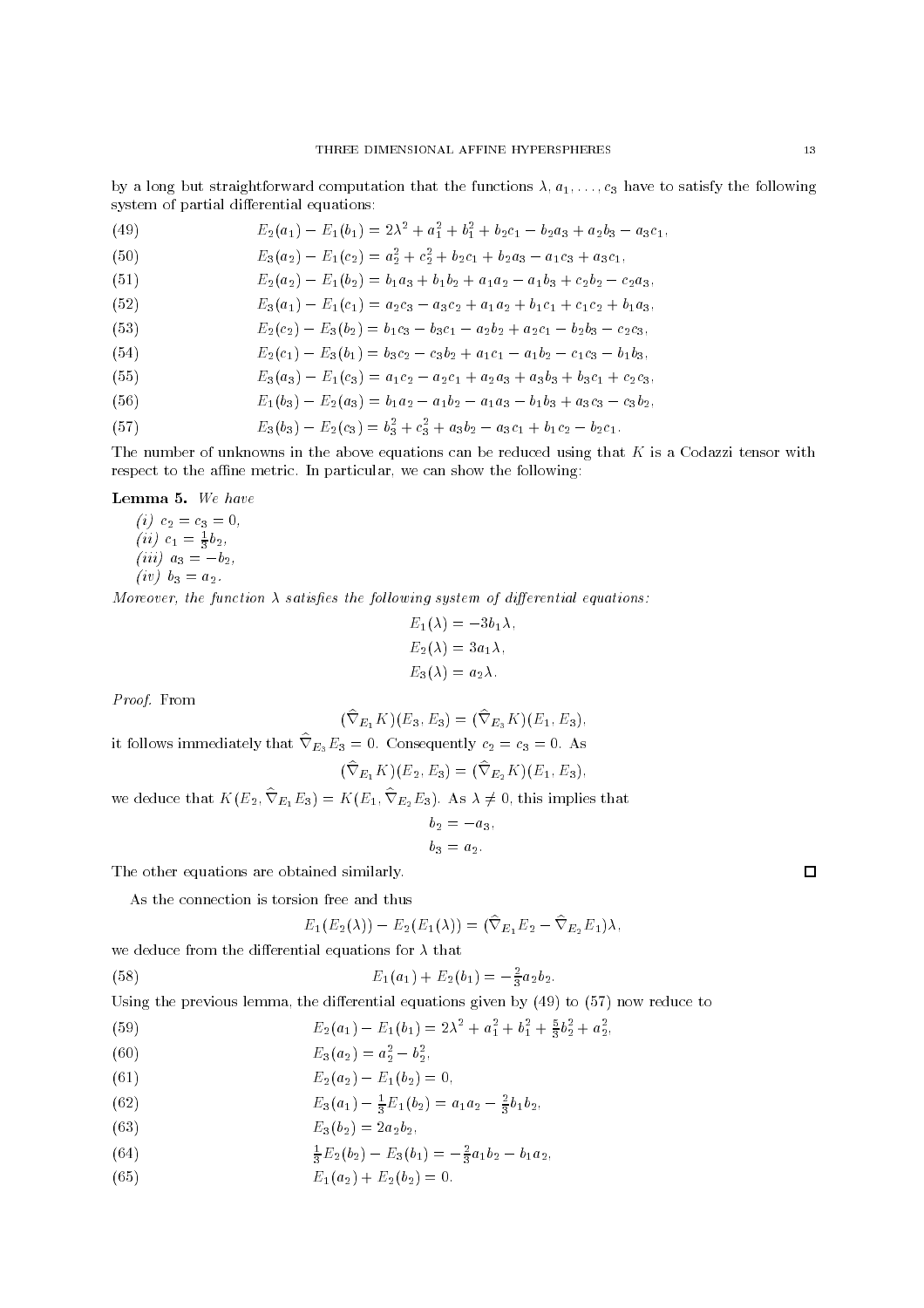Now, we want to solve the above system of differential equations explicitly. In order to do so, we remark that by dividing M into several parts (and ignoring a set of measure zero), we may assume that either

- (i) the distribution spanned by  $E_1$  and  $E_2$  is integrable on M,
- (ii) the distribution spanned by  $E_1$  and  $E_2$  is nowhere integrable.

We start with the first case. As the distribution is integrable, it follows that  $b = 0$ . In this case, we have the following theorem:

# Theorem 7.

(i) Let  $\phi : M^* \to \mathbb{R}^3$ :  $(u, v) \mapsto (u, v, f(u, v))$  be an improper affine sphere with affine normal  $(0,0,1)$ . Then  $\sim$   $\sim$   $\sim$   $\sim$   $\sim$   $\sim$ 

$$
F(u, v, t) = (u, v, t, f(u, v) + \frac{1}{2}t^2),
$$

is an improper affine sphere of Type (iv) for which the distribution  $T_1$  is integrable. (ii) Let  $\phi : M^2 \to \mathbb{R}^3 : (u, v) \mapsto (u, v, f(u, v))$  be a proper elliptic affine sphere. Then,

$$
F(u, v, t) = (t\phi(u, v), \frac{1}{2}t^2),
$$

is an improper affine sphere of Type (iv) for which the distribution  $T_1$  is integrable.

(iii) Conversely, every 3-dimensional improper afffine hypersphere of Type (iv) for which the distribution  $T_1$  is integrable can be locally obtained in this way.

*Proof.* As  $b_2 = 0$ , we have that both the distributions  $T_0$  and  $T_1$  are integrable. Hence there exist coordinates t, u, v such that  $E_3 = \partial_t$  and  $\partial_u$  and  $\partial_v$  span the distribution  $T_1$ . It follows from (60), (61) and (65) that the function  $a_2$  is determined by

$$
\partial_t a_2 = a_2^2,
$$
  

$$
\partial_u a_2 = \partial_v a_2 = 0.
$$

First, we assume that  $a_2$  vanishes identically. In this case it follows that  $F(t_0, u, v)$  defines an improper affine sphere with affine normal  $\xi$ . Moreover, we have that along this surface,  $E_3$  is a constant vector. Hence by applying an affine transformation, we may assume that  $F(t_0, u, v)=(u, v, f(u, v), 0), \xi=$  $(0, 0, 1, 0)$  and  $E_3(t_0, u, v) = (0, 0, 0, 1)$ . Taking into account that

$$
\frac{\partial^2}{\partial t^2}F = D_{E_3}E_3 = \xi,
$$

it follows that  $F$  is congruent with

$$
F(t, u, v) = (u, v, t, f(u, v) + \frac{1}{2}t^2).
$$

This completes the proof in this case.

By the differential equation for  $a_2$ , we may now assume that  $a_2$  is a nonvanishing function of t. If necessary by replacing  $E_3$  with  $-E_3$ , we may assume that  $a_2$  is positive. Solving the differential equation explicitly, we may assume that after a translation in the t-coordinate we have that  $\frac{1}{a_2} = -t$ . It now follows that  $F(t_0, u, v)$  is an elliptic proper affine sphere with affine normal  $E_3 + \frac{1}{a_2} \xi$ . Using again that

$$
\frac{\partial^2}{\partial t^2}F = D_{E_3}E_3 = \xi,
$$

it now follows easily that we can write

$$
F(t, u, v) = (t\phi(u, v), \frac{1}{2}t^2),
$$

where  $(u, v) \mapsto (u, v, \phi(u, v))$  defines an elliptic proper affine sphere in  $\mathbb{R}^3$ .

Next, we focus on the case that the distribution  $T_1$  is nowhere integrable, implying that the function  $b_2$  is a nowhere vanishing function. In order to solve the system of differential equations (58)-(65) we

 $14$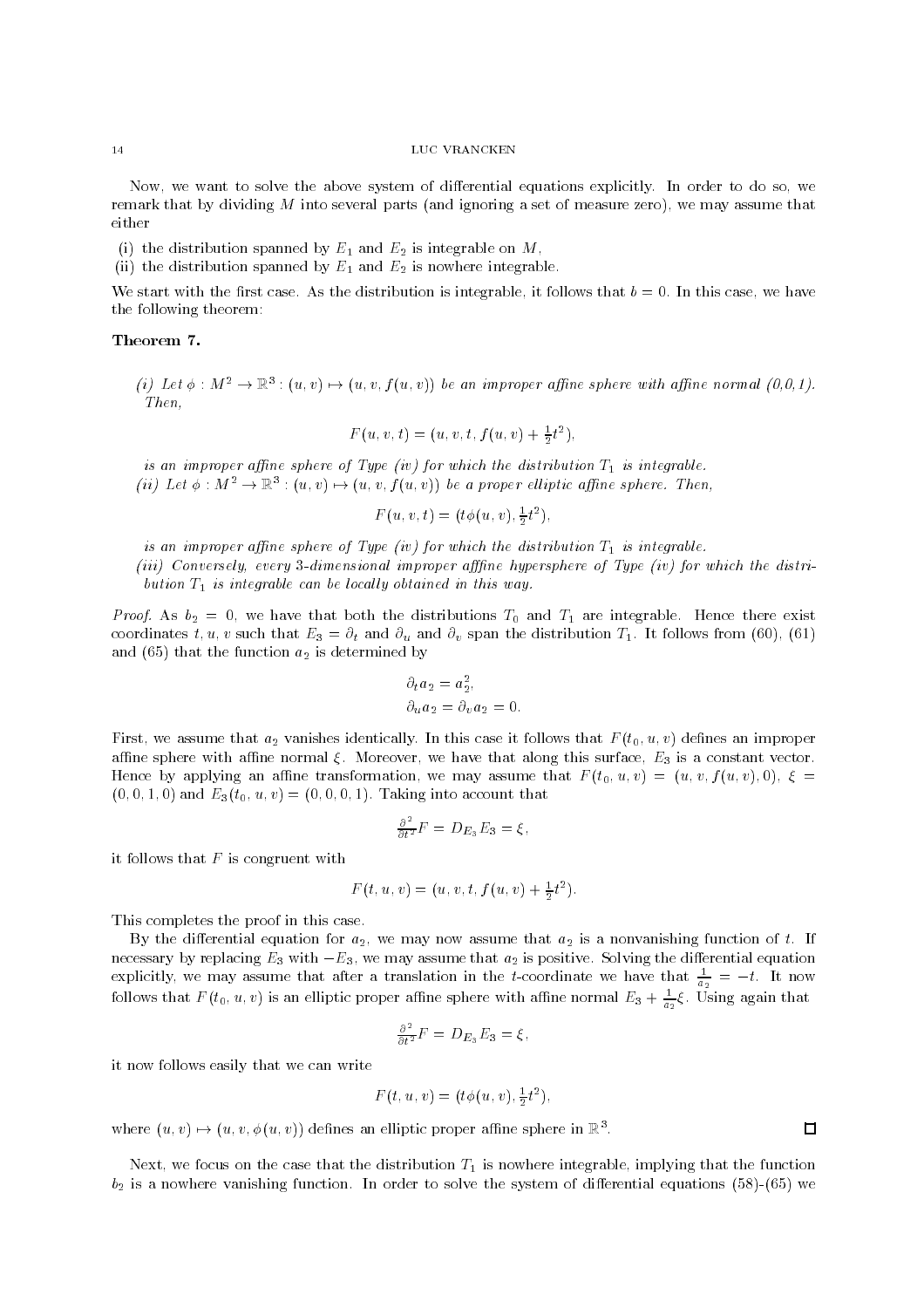introduce functions  $f, \alpha_1, \alpha_2, \beta_1, \beta_2$  on M by

- (00)  $J = \frac{a_2^2 + b_2^2}{a_2^2 + b_2^2}$ ,
- (67)  $\beta_1 = E_1(f)$ ,
- (68)  $\beta_2 = E_2(f)$ ,

(69) 
$$
(\alpha_1 + i \alpha_2)^3 = \frac{1}{\lambda (a_2 - ib_2)^2},
$$

where 1 and 2 are well defined up to multiplication by example up to multiplication by example up to multiplication by example with the second up to multiplication by example with the second up to multiplication by example  $\bar{3}^{\pi i}$ , due to the nonvanishing of  $b_2$ . We then have that

$$
E_3(f) = E_3(\frac{a_2}{a_2^2 + b_2^2}) = -1.
$$

Consequently, we deduce that

$$
E_3(\beta_1) = E_3(E_1(f))
$$
  
=  $E_1(E_3(f)) + (\hat{\nabla}_{E_3} E_1 - \hat{\nabla}_{E_1} E_3) f$   
=  $-\frac{2}{3} b_2 \beta_2 + a_2 \beta_1.$ 

Similarly, we deduce that

$$
E_3(\beta_2) = \frac{2}{3}b_2\beta_1 + a_2\beta_2,
$$
  
\n
$$
E_1(\beta_2) - E_2(\beta_1) = 2b_2 - a_1\beta_1 - b_1\beta_2,
$$
  
\n
$$
E_3(\alpha_1) = -a_2\alpha_1 - \frac{2}{3}b_2\alpha_2,
$$
  
\n
$$
E_3(\alpha_2) = \frac{2}{3}b_2\alpha_1 - a_2\alpha_2,
$$
  
\n
$$
E_1(\alpha_1) - E_2(\alpha_2) = a_1\alpha_2 + b_1\alpha_1,
$$
  
\n
$$
E_1(\alpha_2) + E_2(\alpha_1) = -a_1\alpha_1 + b_1\alpha_2.
$$

A straightforward computation, using the above differential equations, then shows that the vector fields  $T,U$  and  $V$  defined by

$$
T = E_3,
$$
  
\n
$$
U = \alpha_1 E_1 + \alpha_2 E_2 + (\alpha_1 \beta_1 + \alpha_2 \beta_2) E_3,
$$
  
\n
$$
V = -\alpha_2 E_1 + \alpha_1 E_2 + (-\alpha_2 \beta_1 + \alpha_1 \beta_2) E_3.
$$

satisfy that  $\Gamma$  is that  $\Gamma$  is the exist local coordinates that there exist local coordinates that the exist local coordinates to understand the exist local coordinates transformation of the exist local coordinates tran and v such that  $\frac{1}{\partial t} = I = E_3$ ,  $\frac{1}{\partial u} = U$  and  $\frac{1}{\partial v} = V$ .

Solving now rst (60) and (63), which can be rewritten as

$$
\frac{\partial}{\partial t}(a_2+ib_2)=(a_2+ib_2)^2,
$$

we find that there exists functions  $C_1$  and  $C$  depending on the variables  $u$  and  $v$  such that

(70) 
$$
a_2 = \frac{-t + C_1}{(-t + C_1)^2 + C^2},
$$

(71) 
$$
b_2 = -\frac{C}{(-t+C_1)^2 + C^2}.
$$

From the definition of  $\beta_1$  and  $\beta_2$  it then follows that  $C_1$  is a constant and thus by a translation of the t-coordinate we may assume that  $C_1$  vanishes identically. Solving now the differential equation for  $\lambda$ , we find that there exist a function  $D$  depending on  $u$  and  $v$  such that

(72) 
$$
\lambda = \frac{e^D}{\sqrt{t^2 + C^2}}.
$$

Solving the differential equations (61) and (65) for  $\beta_1$  and  $\beta_2$  we deduce that

$$
\beta_1 = -\frac{\alpha_2 \partial_u C + \alpha_1 \partial_v C}{\alpha_1^2 + \alpha_2^2},
$$
  

$$
\beta_2 = \frac{\alpha_1 \partial_u C - \alpha_2 \partial_v C}{\alpha_1^2 + \alpha_2^2}.
$$

Using then the differential equations for  $\lambda$  to define the functions  $a_1$  and  $b_1$ , we find after a straightforward computation that the differential equations  $(62)$  and  $(64)$  become trivially satisfied. On the other hand,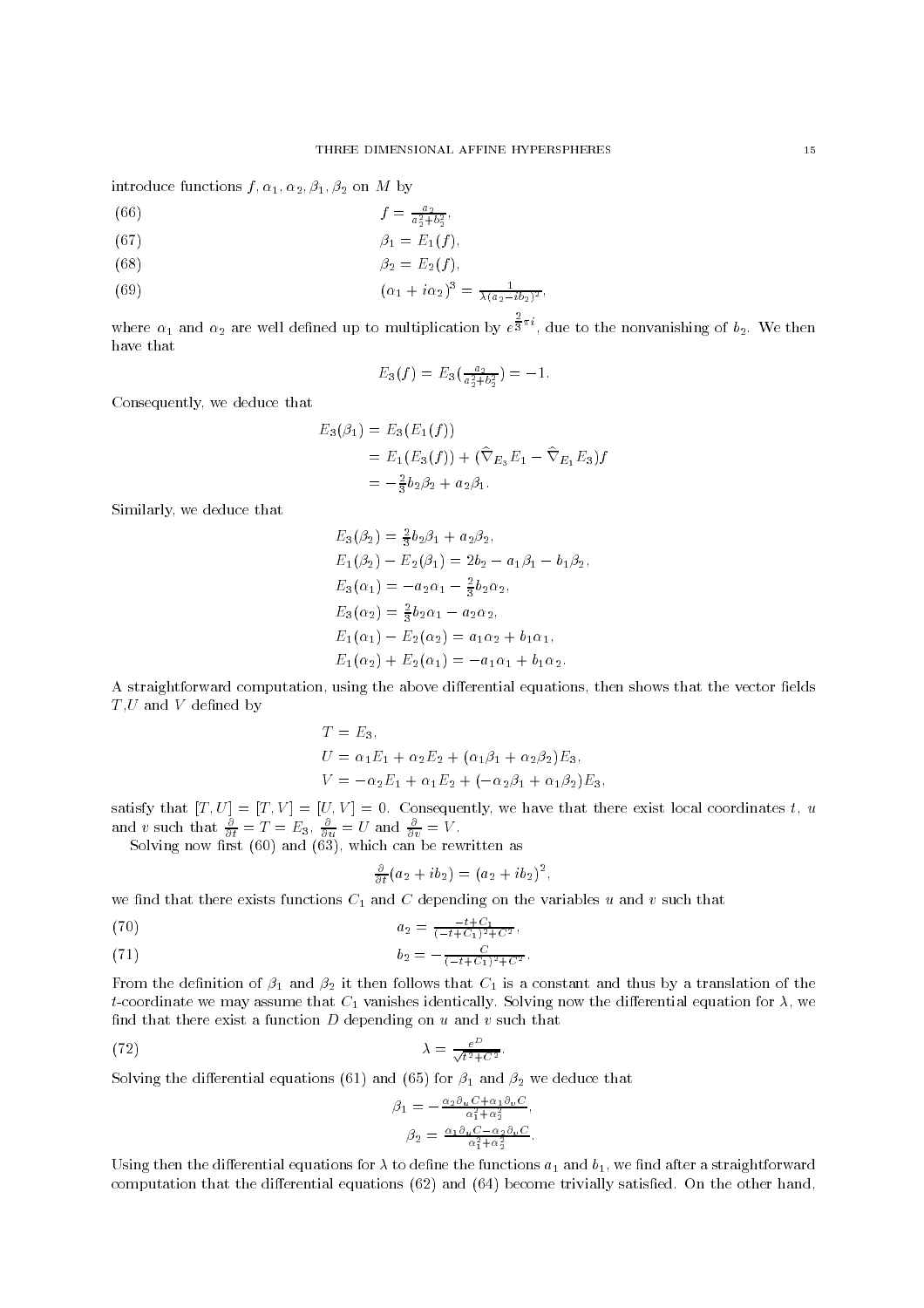the differential equations (58) and (59) imply that the functions C and D satisfy the following system of differential equations:

$$
\Delta C = -2CE^{-\frac{2}{3}D},
$$

(74) 
$$
\Delta D = (3 + 6E^{2D})E^{-\frac{2}{3}D}.
$$

We now can formulate the following theorem:

**Theorem 8.** Let S be a open domain in  $\mathbb{R}^2$  and let  $(C, D)$  be a solution of the system (73)-(74) such that U is a nowhere vanishing function on S. Then S  $\times$  M can be immersed as an improper affine hypersphere  $\,$ of Type (iv). Conversely every improper affine hypersphere of Type (iv) for which the distribution  $T_1$  is nowhere integrable can be characterized by giving a pair of nonzero functions satsifying the above system of elliptic equations.

*Proof.* We define functions  $a_2$ ,  $b_2$ ,  $\alpha_1$ ,  $\alpha_2$ ,  $\lambda$ ,  $\beta_1$ ,  $\beta_2$ ,  $a_1$  and  $b_1$  as described in the previous equations. We define vector fields  $E_1, E_2$  and  $E_3$  on  $S \times \mathbb{R}$  by

$$
E_1 = \frac{\alpha_1}{\alpha_1^2 + \alpha_2^2} \partial_u - \frac{\alpha_2}{\alpha_1^2 + \alpha_2^2} \partial_v - \beta_1 \partial_t
$$
  
\n
$$
E_2 = \frac{\alpha_2}{\alpha_1^2 + \alpha_2^2} \partial_u + \frac{\alpha_1}{\alpha_1^2 + \alpha_2^2} \partial_v - \beta_2 \partial_t
$$
  
\n
$$
E_3 = \partial_t.
$$

We introduce a metric h on  $S \times I$  by the assumption that  $E_1, E_2$  and  $E_3$  form an orthonormal basis and a difference tensor  $K$  by

$$
K(E_1, E_1) = \lambda E_1, \qquad K(E_1, E_2) = -\lambda E_2, \qquad K(E_3, E_1) = 0,
$$
  
\n
$$
K(E_2, E_2) = -\lambda E_1 + \mu E_2, \qquad K(E_2, E_3) = 0, \qquad K(E_3, E_3) = 0.
$$

We also define a shape operator  $S = 0$ . It is then straightforward to check that h, K and S satisfy all the conditions of the fundamental theorem of [5]. Consequently  $S\times I$  can be immersed as an improper affine hypersphere with affine metric h and difference tensor  $K$ . Clearly, it is an improper affine hypersphere of Type (iv). It is straightforward to check that the distribution  $T_1$  is nowhere integrable. The converse statement was proved immediately before we stated the theorem.  $\Box$ 

# 5. Affine hyperspheres of Type (v)

Finally, in this section, we assume that  $M$  is an affine hypersphere of Type (vi). It is easy to see that this implies that at each point p there exists an orthonormal basis  $\{e_1, e_2, e_3\}$  such that

$$
K(e_1, e_1) = \lambda_1 e_1, \qquad K(e_1, e_2) = \lambda_2 e_2, \qquad K(e_3, e_1) = \lambda_3 e_3,
$$
  
\n
$$
K(e_2, e_2) = \lambda_2 e_1, \qquad K(e_2, e_3) = 0, \qquad K(e_3, e_3) = \lambda_3 e_3,
$$

where  $0 < \lambda_1 = -\lambda_2 - \lambda_3$  and  $0 \neq \lambda_2 \neq \lambda_3 \neq 0$ .

By a straightforward computation we obtain the following:

**Lemma 6.** Let  $\{e_1, e_2, e_3\}$  be the orthonormal basis defined previously. Then it follows that

$$
\widehat{\rm Ric}(e_1, e_1) = \epsilon + \lambda_2^2 + \lambda_3^2 + \lambda_2 \lambda_3, \qquad \widehat{\rm Ric}(e_1, e_2) = 0, \qquad \widehat{\rm Ric}(e_3, e_1) = 0,
$$
  
\n
$$
\widehat{\rm Ric}(e_2, e_2) = \epsilon + \lambda_2^2, \qquad \qquad \widehat{\rm Ric}(e_2, e_3) = 0, \qquad \widehat{\rm Ric}(e_3, e_3) = \epsilon + \lambda_3^2.
$$

Using the various conditions on  $\lambda_2$  and  $\lambda_3$ , we see that the 1-1 symmetric tensor field P associated with the Ricci tensor has at each point three different eigenvalues, all with multiplicity 1. Hence there exist orthonormal vector fields  $\{E_1, E_2, E_3\}$  defined on a neighborhood of the point p and a non vanishing differentiable functions  $\lambda_2, \lambda_3$ , with  $\lambda_2 + \lambda_3 < 0$  and  $\lambda_2 - \lambda_3 \neq 0$  such that

$$
K(E_1, E_1) = -(\lambda_2 + \lambda_3)E_1, \qquad K(E_1, E_2) = \lambda_2 E_2, \qquad K(E_3, E_1) = \lambda_3 E_3,
$$
  
\n
$$
K(E_2, E_2) = \lambda_2 E_1, \qquad K(E_2, E_3) = 0, \qquad K(E_3, E_3) = \lambda_3 E_1.
$$

 $16$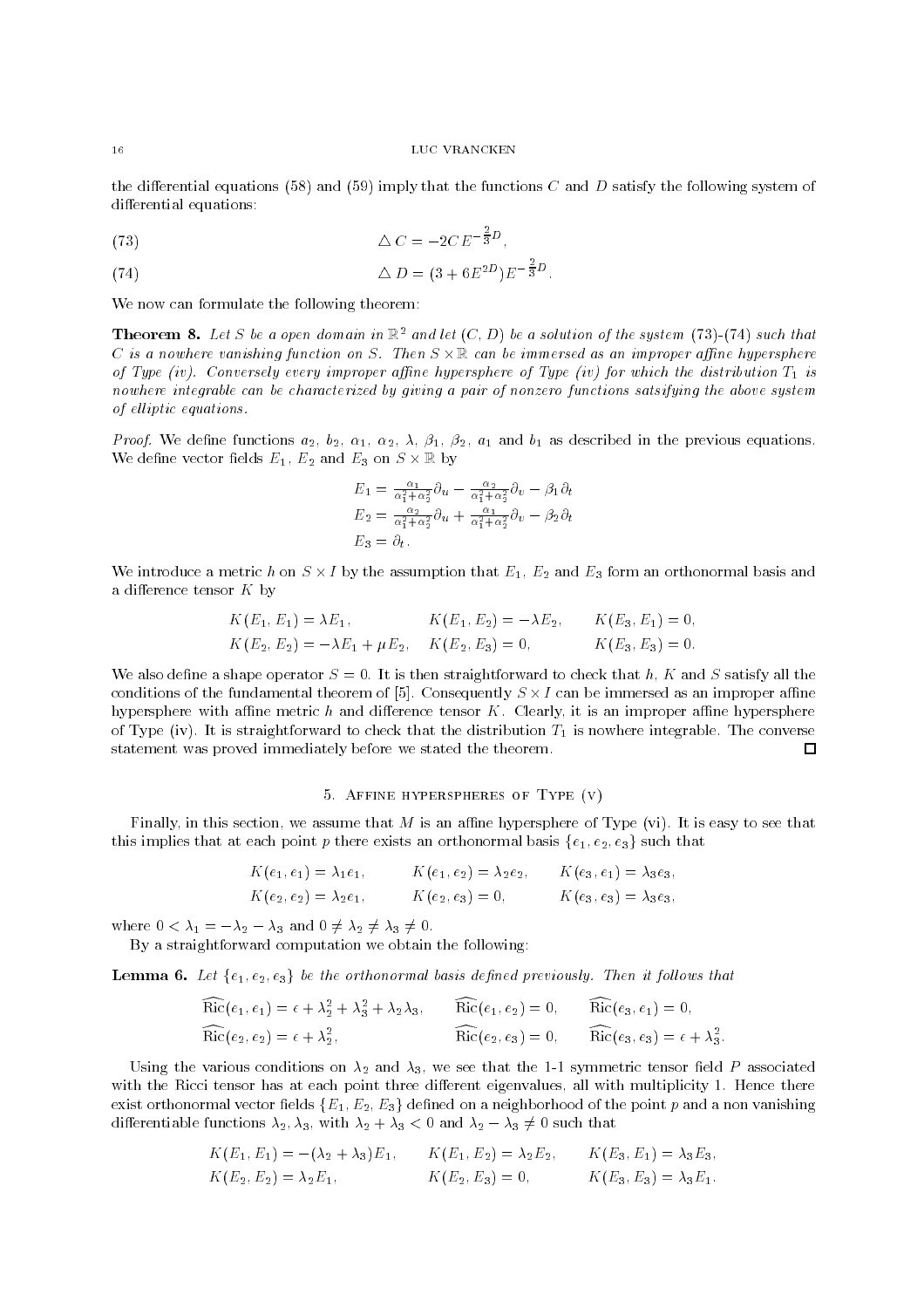Computing now all components of the Gauss equation, it then follows by a long but straightforward computation that the functions  $\lambda_2, \lambda_3, a_1, \ldots, c_3$  have to satisfy the following system of partial differential equations:

(75) 
$$
E_2(a_1) - E_1(b_1) = \epsilon + 2\lambda_2 + \lambda_2\lambda_3 + a_1^2 + b_1^2 + b_2c_1 - b_2a_3 + a_2b_3 - a_3c_1,
$$

(76) 
$$
E_3(a_2) - E_1(c_2) = \epsilon + 2\lambda_3^2 + \lambda_2\lambda_3 + a_2^2 + c_2^2 + b_2c_1 + b_2a_3 - a_1c_3 + a_3c_1,
$$

(77)  $E_2(a_2) - E_1(b_2) = b_1a_3 + b_1b_2 + a_1a_2 - a_1b_3 + c_2b_2 - c_2a_3$ 

(78) 
$$
E_3(a_1) - E_1(c_1) = a_2c_3 - a_3c_2 + a_1a_2 + b_1c_1 + c_1c_2 + b_1a_3,
$$

(79) 
$$
E_2(c_2) - E_3(b_2) = b_1c_3 - b_3c_1 - a_2b_2 + a_2c_1 - b_2b_3 - c_2c_3,
$$

(80) 
$$
E_2(c_1) - E_3(b_1) = b_3c_2 - c_3b_2 + a_1c_1 - a_1b_2 - c_1c_3 - b_1b_3,
$$

$$
(81) \tE3(a3) - E1(c3) = a1c2 - a2c1 + a2a3 + a3b3 + b3c1 + c2c3,
$$

(82) 
$$
E_1(b_3) - E_2(a_3) = b_1a_2 - a_1b_2 - a_1a_3 - b_1b_3 + a_3c_3 - c_3b_2,
$$

(83) 
$$
E_3(b_3) - E_2(c_3) = \epsilon - \lambda_2\lambda_3 + b_3^2 + c_3^2 + a_3b_2 - a_3c_1 + b_1c_2 - b_2c_1.
$$

The number of unknowns in the above equations can be reduced using that  $K$  is a Codazzi tensor with respect to the affine metric. In particular, by a straightforward computation we obtain the following:

Lemma 7. There exists a local function c such that

 $\mathbf{1} \cdot \mathbf{y}$   $\mathbf{z}$   $\mathbf{z}$   $\mathbf{z}$   $\mathbf{y}$   $\mathbf{z}$   $\mathbf{z}$ (*ii*)  $a_2 = (1 - \frac{3}{\lambda_2})b_3$ , (iii)  $a_1 = (\frac{1}{\lambda_3} - 1)c_3$ ,  $\cdots$   $\cdots$ (v)  $b_1 = c\lambda_2$ .

Moreover, the functions  $\lambda_2$  and  $\lambda_3$  satisfy the following system of differential equations:

$$
E_1(\lambda_2) = -c\lambda_2 (3\lambda_2 + \lambda_3),
$$
  
\n
$$
E_2(\lambda_2) = 3c_3\lambda_2 (\frac{\lambda_2}{\lambda_3} - 1),
$$
  
\n
$$
E_3(\lambda_2) = b_3 (\lambda_2 - \lambda_3),
$$
  
\n
$$
E_1(\lambda_3) = -c\lambda_3 (3\lambda_3 + \lambda_2),
$$
  
\n
$$
E_2(\lambda_3) = c_3 (\lambda_2 - \lambda_3),
$$
  
\n
$$
E_3(\lambda_3) = 3b_3\lambda_3 (1 - \frac{\lambda_3}{2}).
$$

Using the previous lemma, the differential equations given by  $(77)$  to  $(83)$  now imply that

$$
E_2(c) = 0,
$$
  
\n
$$
E_3(c) = 0,
$$
  
\n
$$
E_1(c_3) = -c_3\lambda_2,
$$
  
\n
$$
E_1(b_3) = -b_3c\lambda_3,
$$
  
\n
$$
E_3(c_3) = 3b_3c_3,
$$
  
\n
$$
E_2(b_3) = -3b3c_3.
$$

If we now introduce a function  $\alpha$  by

$$
E_1(c)=\alpha,
$$

we deduce from (75) and (76) that

$$
E_2(c_3) = \frac{1}{\lambda_2 \lambda_3 (\lambda_2 - \lambda_3)} (c_3^2 (-\lambda_2^3 + \lambda_2 \lambda_3^2) + \lambda_3^3 (b_3^2 (\lambda_2 - \lambda_3) + \lambda_2 (\epsilon + \lambda_2 (\alpha - (c^2 - 1)(2\lambda_2 + \lambda_3))))
$$
\n
$$
E_3(b_3) = \frac{1}{\lambda_2 \lambda_3 (\lambda_2 - \lambda_3)} (c_3^2 \lambda_2^2 (-\lambda_2 + \lambda_3) + \lambda_3 (b_3^2 (\lambda_2^2 - \lambda_3^2) + \lambda_2^2 (\epsilon + \lambda_3 (\alpha - (c^2 - 1)(\lambda_2 + 2\lambda_3))))
$$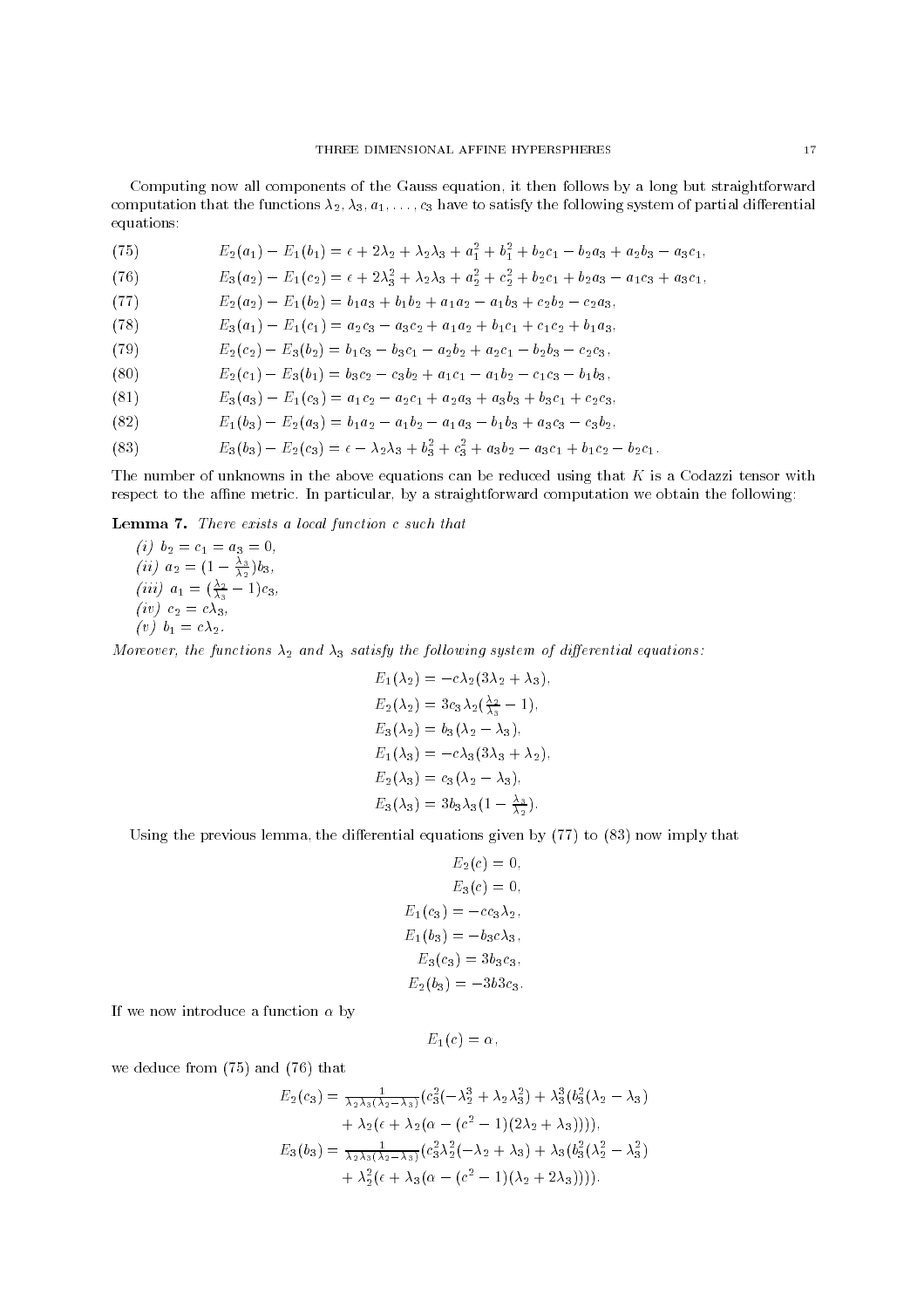We now compute some integrability conditions. As  $\hat{\nabla}$  is torsion free, we know that for any function  $f$ , the following equations are satisfied:

$$
0 = E_1(E_2(f)) - E_2(E_1(f)) - (\nabla_{E_1} E_2)(f) + (\nabla_{E_2} E_1)(f),
$$
  
\n
$$
0 = E_1(E_3(f)) - E_3(E_1(f)) - (\hat{\nabla}_{E_1} E_3)(f) + (\hat{\nabla}_{E_3} E_1)(f),
$$
  
\n
$$
0 = E_2(E_3(f)) - E_3(E_2(f)) - (\hat{\nabla}_{E_2} E_3)(f) + (\hat{\nabla}_{E_3} E_2)(f).
$$

It is straightforward to check that applying the above principle for the functions  $\lambda_2$  and  $\lambda_3$  does not yield any new equations. However, applying this principle for the functions  $c$ ,  $c_3$  and  $b_3$  yields the following system of differential equations for the function  $\alpha$ :

$$
E_2(\alpha) = -\alpha c_3 (1 - \frac{\lambda_2}{\lambda_3}),
$$
  
\n
$$
E_3(\alpha) = \alpha b_3 (1 - \frac{\lambda_3}{\lambda_2}),
$$
  
\n
$$
E_1(\alpha) = -\frac{1}{\lambda_2^2 \lambda_3^2} (c(4c_3^2 \lambda_2^2 (\lambda_2 - \lambda_3)^2 + \lambda_3^2 (4b_3^2 (\lambda_2 - \lambda_3)^2 + \lambda_2^2 (4\epsilon - 3\alpha(\lambda_2 + \lambda_3) + 4(c^2 - 1)(\lambda_2^2 + \lambda_2 \lambda_3 + \lambda_3^2))))),
$$

of which one can check that the integrability conditions are satisfied.

We now consider several cases. By restricting to an open dense subset of  $M$ , we may assume that one of the following holds:

(i) the functions  $b_3$  and  $c_3$  are non vanishing functions. In this case we introduce positive, nonvanishing functions  $\rho_1$ ,  $\rho_2$  and  $\rho_3$  by

$$
\rho_1 = (\lambda_2 \lambda_3)^{-\frac{1}{4}},
$$
  
\n
$$
\rho_2 = c_3^{-\frac{1}{3}} \lambda_2^{-\frac{1}{4}} \lambda_3^{\frac{1}{12}},
$$
  
\n
$$
\rho_3 = b_3^{-\frac{1}{3}} \lambda_3^{-\frac{1}{4}} \lambda_2^{\frac{1}{12}}.
$$

(ii) the function  $c_3$  vanishes identically on M and the function  $b_3$  is a non vanishing function. In this case we introduce positive, nonvanishing functions  $\rho_1$ ,  $\rho_2$  and  $\rho_3$  by

$$
\rho_1 = (\lambda_2 \lambda_3)^{-\frac{1}{4}},
$$
  

$$
\rho_3 = b_3^{-\frac{1}{3}} \lambda_3^{-\frac{1}{4}} \lambda_2^{\frac{1}{12}},
$$

and the function  $\rho_2$  is determined by the following integrable system

$$
E_1(\rho_2) = c\lambda_2 \rho_2, \nE_2(\rho_2) = 0, \nE_3(\rho_2) = -b_3.
$$

(iii) both the functions  $b_3$  and  $c_3$  vanish identically in which case we introduce the function  $\rho_1$  by

$$
\rho_1 = (\lambda_2 \lambda_3)^{-\frac{1}{4}},
$$

and the functions  $\rho_2$  and  $\rho_3$  are determined by the following integrable system of differential equations:

$$
E_1(\rho_1) = -c\lambda_2 \rho_2, \qquad E_1(\rho_3) = -c\lambda_3 \rho_3, \nE_2(\rho_2) = 0, \qquad E_2(\rho_3) = 0, \nE_3(\rho_3) = 0, \qquad E_3(rho_3) = 0.
$$

In all three cases, it follows that

$$
[\rho_1 E_1, \rho_2 E_2] = [\rho_2 E_2, \rho_3 E_3] = [\rho_1 E_1, \rho_3 E_3] = 0,
$$

 $18$